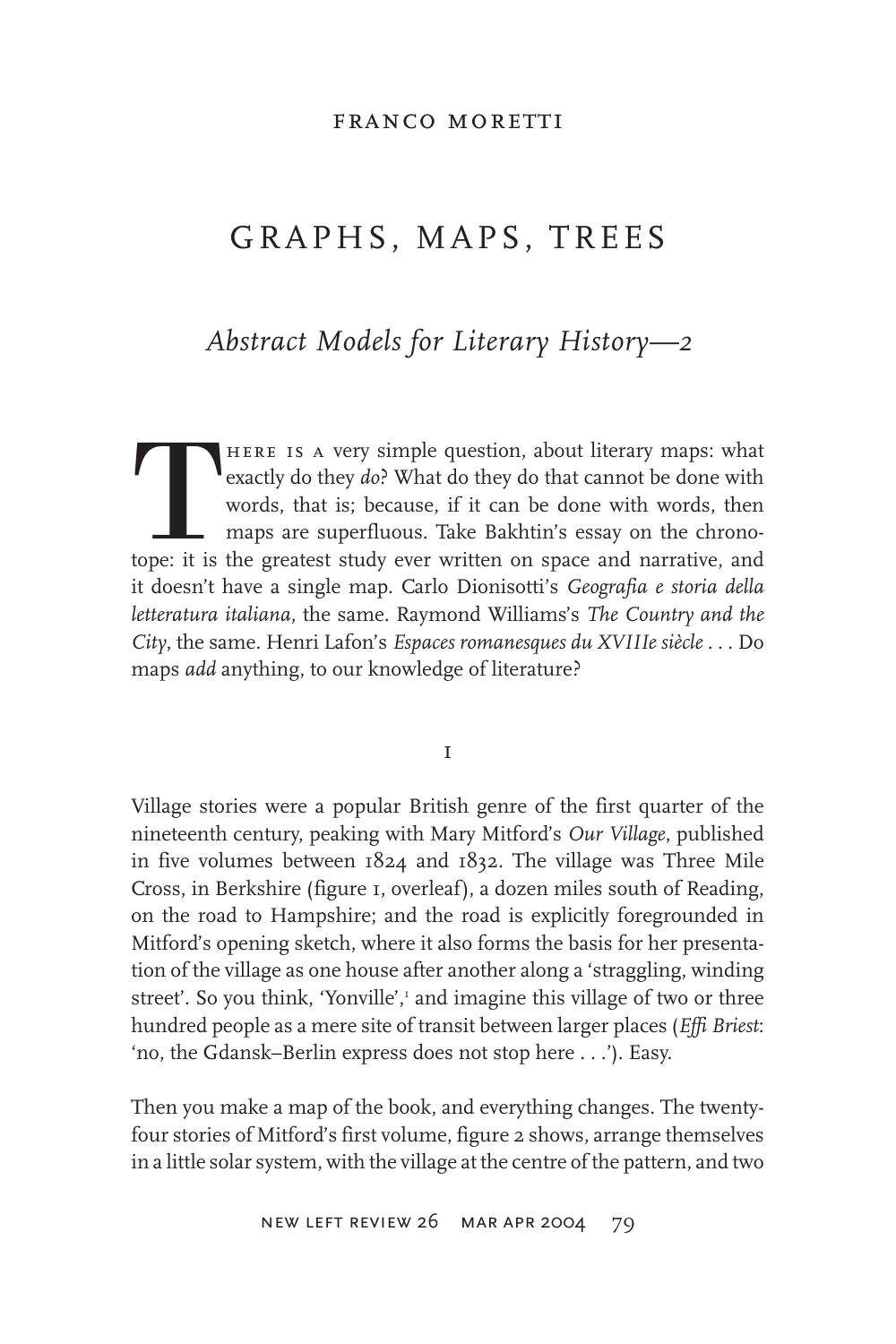roughly concentric rings around it. The first ring is closer to the village, and focuses largely on personal relationships ('Ellen', 'Hannah', 'Cousin Mary'); the second ring, more numerous, is at a distance of a couple of miles, and emphasizes natural spectacles ('Frost and thaw', 'Violeting', 'The first primrose'), plus collective events like cricket and maying. But in both cases the road 'from B– to S–', so present at the beginning of the book, has disappeared: narrative space is not linear here, it is *circular*. Which is surprising: while mapping nineteenth-century genres for the *Atlas of the European Novel* I encountered all sorts of shapes—linear trajectories, binary fields, triangulations, multi-polar stories—but never a circular pattern. Where on earth do these rings come from?

Figure 1: *Three Mile Cross*



Three Mile Cross

*A small neighbourhood is as good in sober waking reality as in poetry or prose; a village neighbourhood, such as this Berkshire hamlet in which I write, a long, straggling, winding street, at the bottom of a fine eminence, with a road through it, always abounding in carts, horsemen and carriages, and lately enlivened by a stage-coach from B– to S–.* 

Mary Mitford, 'Our Village'

Source: Thomas Moule, *The English Counties delineated* [1837], London 1994

<sup>1</sup> 'There is nothing further to see in Yonville. The street, the only one, about a gunshot in length, with a few shops on each side . . .' (*Madame Bovary*, II.1)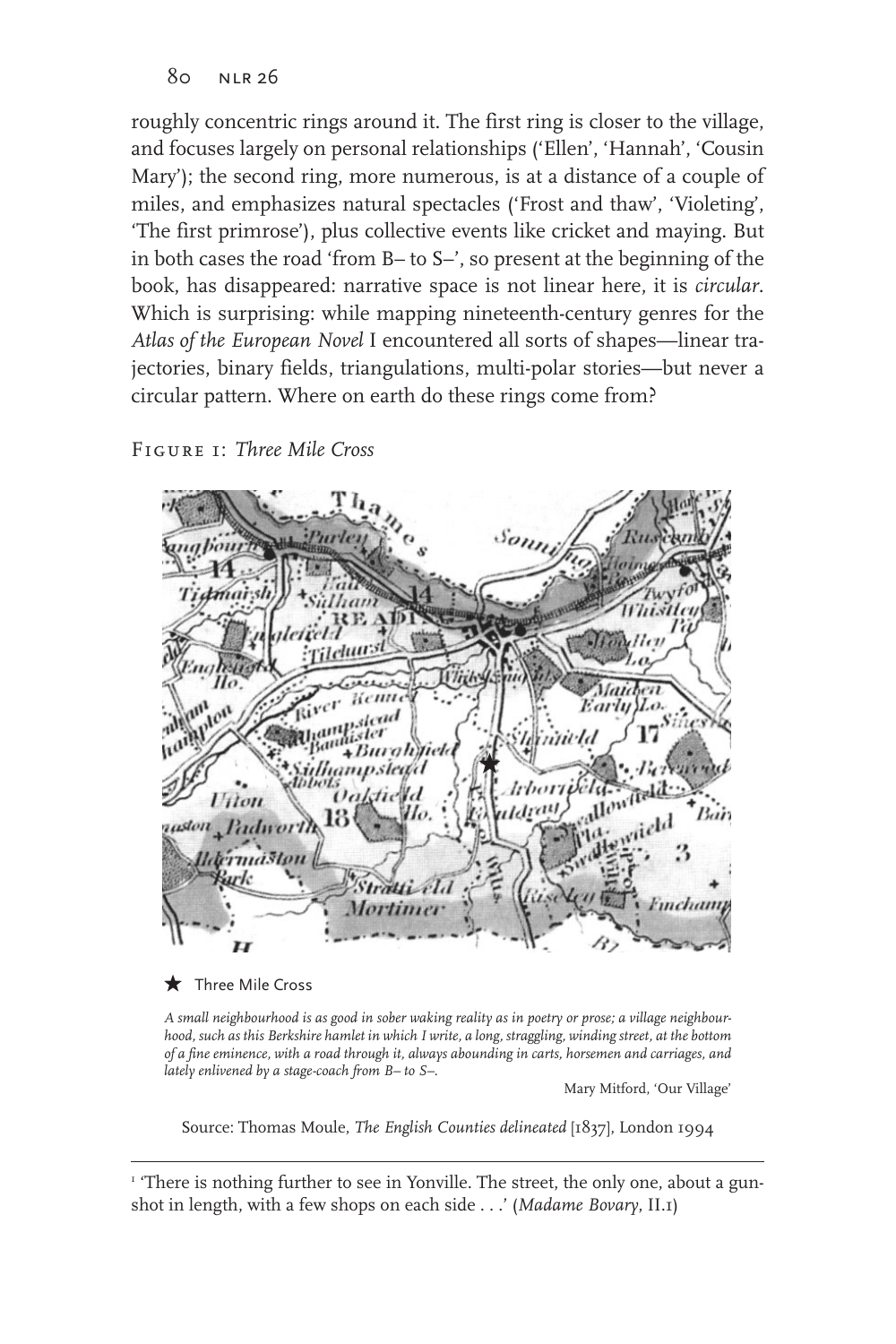

# John Barrell, *The Idea of Landscape and the Sense of Place 1730–1840*:

There is a sense in which an open-field parish in the late eighteenth and early nineteenth centuries [which is exactly what the one in *Our Village* is like] could be said to have a different geography according to who was looking at it: thus, for those of its inhabitants who rarely went beyond the parish boundary, the parish itself was so to speak at the centre of the landscape . . . For those inhabitants accustomed to moving outside it, however, and for those travellers who passed through it, the parish was . . . defined not by some circular system of geography but by a linear one.<sup>2</sup>

2 John Barrell, *The Idea of Landscape and the Sense of Place 1730–1840*, Cambridge 1972, p. 95. For the sources of the two Helpston maps (figures 3–4), see pp. 225–7.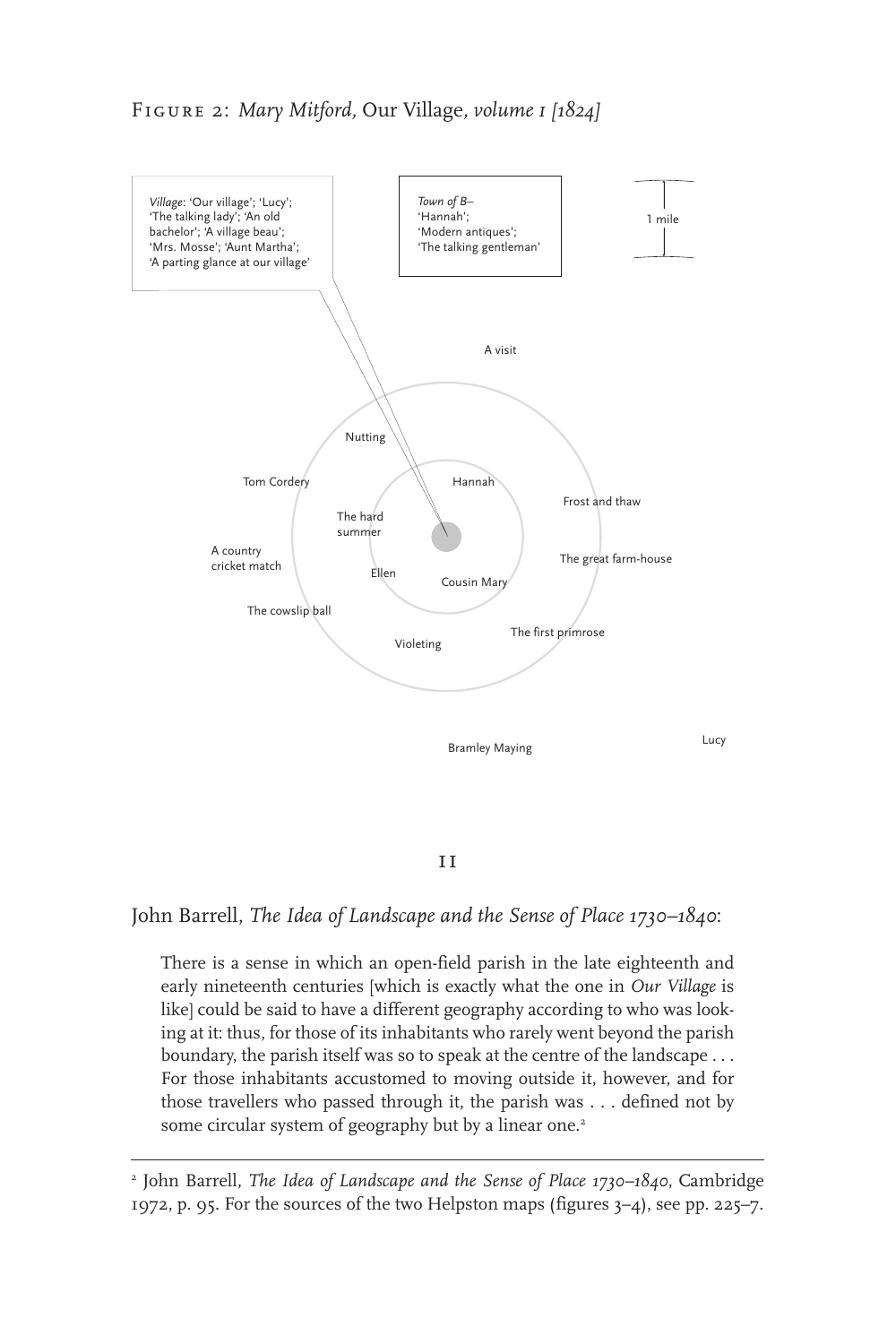

Figure 3: *The parish of Helpston in 1809, before the enclosure* 

*The characteristic sense of space which the topography and organization of an open-field parish created was circular, while the landscape of parliamentary enclosure expressed a more linear sense . . . the village of Helpston is at the centre of the parish, where the three fields of the parish come together: they form around the settlement a rough circle, which represents the area in which the villagers work and move.*

John Barrell, *The Idea of Landscape and the Sense of Place 1730–1840*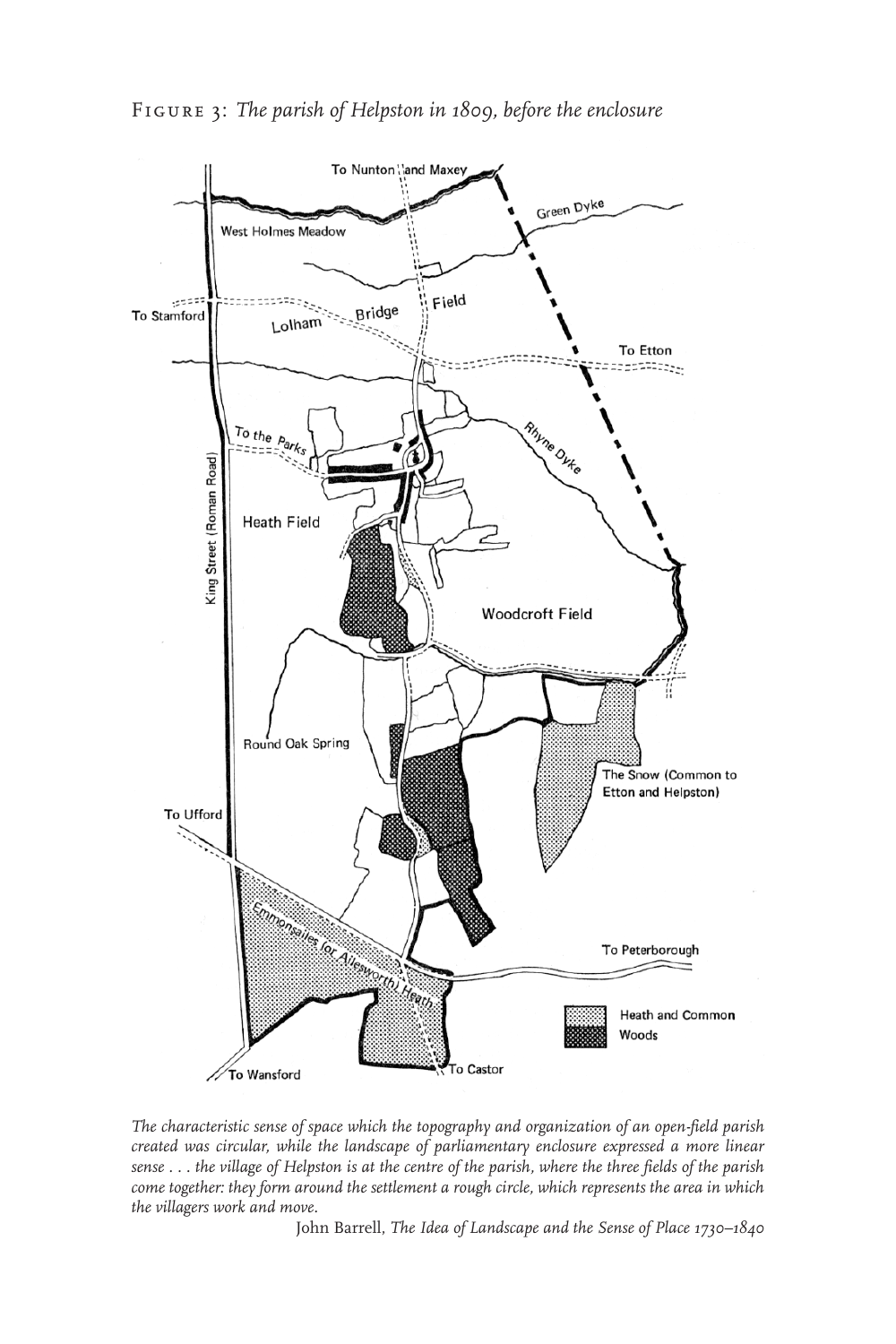

Figure 4: *The parish of Helpston in 1820, after the enclosure*



John Barrell, *The Idea of Landscape and the Sense of Place 1730–1840*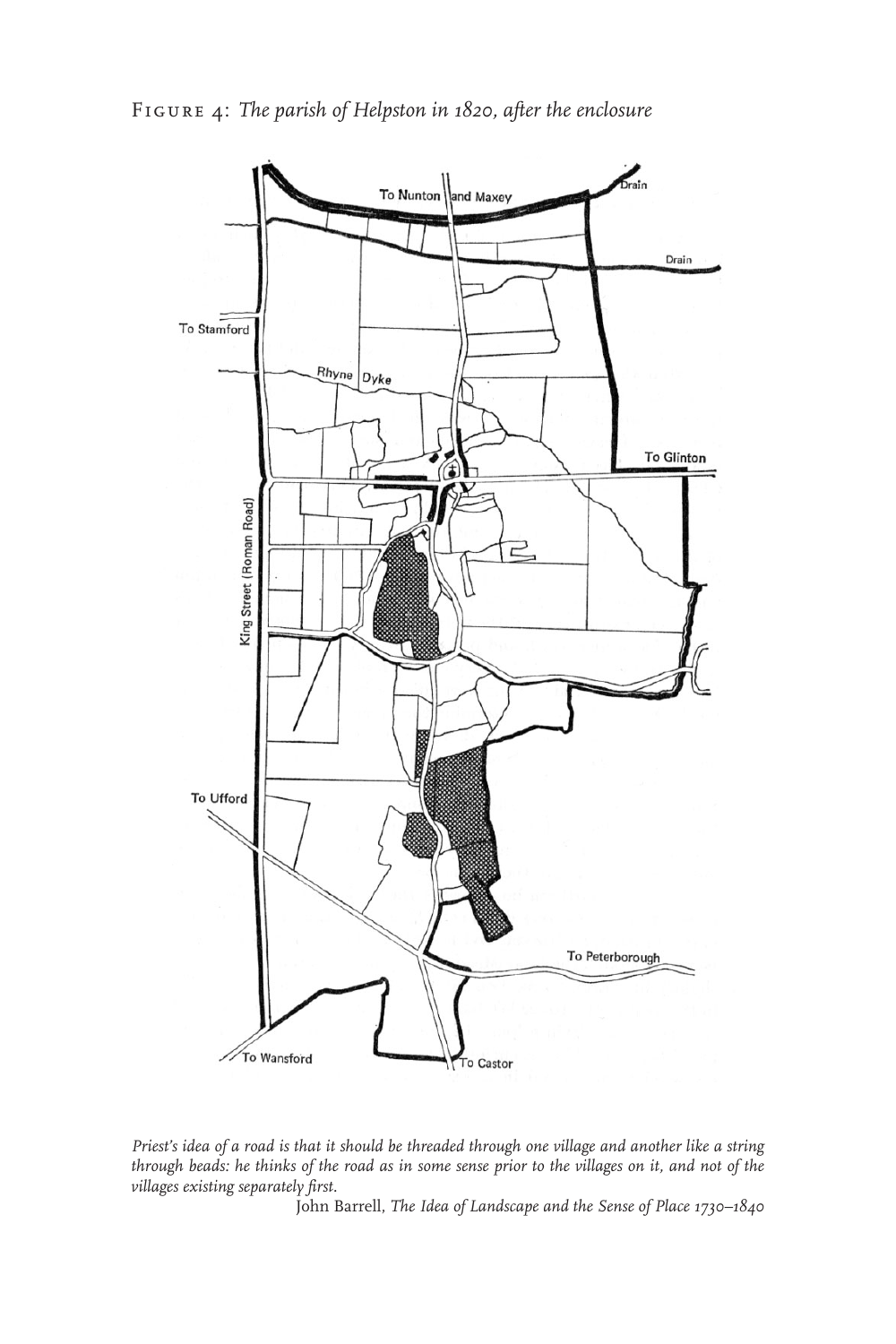A circular 'system of geography', and a linear one: behind these two perspectives, lies the dramatic transformation of rural space produced by parliamentary enclosure, which Barrell has so well visualized in his two maps of Helpston, and where a perceptual system centered in the isolated village is replaced by an abstract network of roads (figures 3–4). Against this background, *Our Village*'s spatial pattern becomes much clearer: by opening with a linear perspective, and then shifting to a circular one, Mitford reverses the direction of history, making her urban readers (*Our Village* was published by Whitaker, Ave-Maria-Lane, London) look at the world according to the older, 'centered' viewpoint of an unenclosed village. And the key to this perceptual shift lies in Mitford's most typical episode: the country walk. Story after story, the young narrator leaves the village, each time in a different direction, reaches the destinations charted in figure 2, then turns around and goes home. 'When a system is free to spread its energy in space', writes Rudolf Arnheim, 'it sends out its vectors evenly all around, like the rays emanating from a source of light. The resulting . . . pattern is the prototype of *centric composition*.'3 Exactly: out of the free movements of *Our Village*'s narrator, spread evenly all around like the petals of a daisy, a circular pattern crystallizes—as it does, we shall see, in *all* village stories, of which it constitutes the fundamental chronotope. But in order to see this pattern, we must first extract it from the narrative flow, and one way to do so is with a map. Not, of course, that the map is already an explanation; but at least it shows us that there is something *that needs to be explained*. One step at a time.

# $III$

A rounded pattern in Helpston before the enclosure; and a rounded pattern in *Our Village*. But with a difference: in Mitford's walks, Barrell's 'rough circle . . . in which the villagers work and move' is rewritten as a space of *leisure* rather than work. Slow easy strolls, thoughtless, happy, in the company of a greyhound called May; all around, a countryside full of picturesque natural views, but where very few people are actually doing anything. Decorative: for each page devoted to agricultural labour, there must be twenty on flowers and trees, described with meticulous precision. If urban readers are made to share the village's perception of space, then, it's also true that this space has been thoroughly *gentrified*; as if

<sup>3</sup> Rudolf Arnheim, *The power of the center. A study of composition in the visual arts*, new version, Berkeley and Los Angeles 1988, p. 4.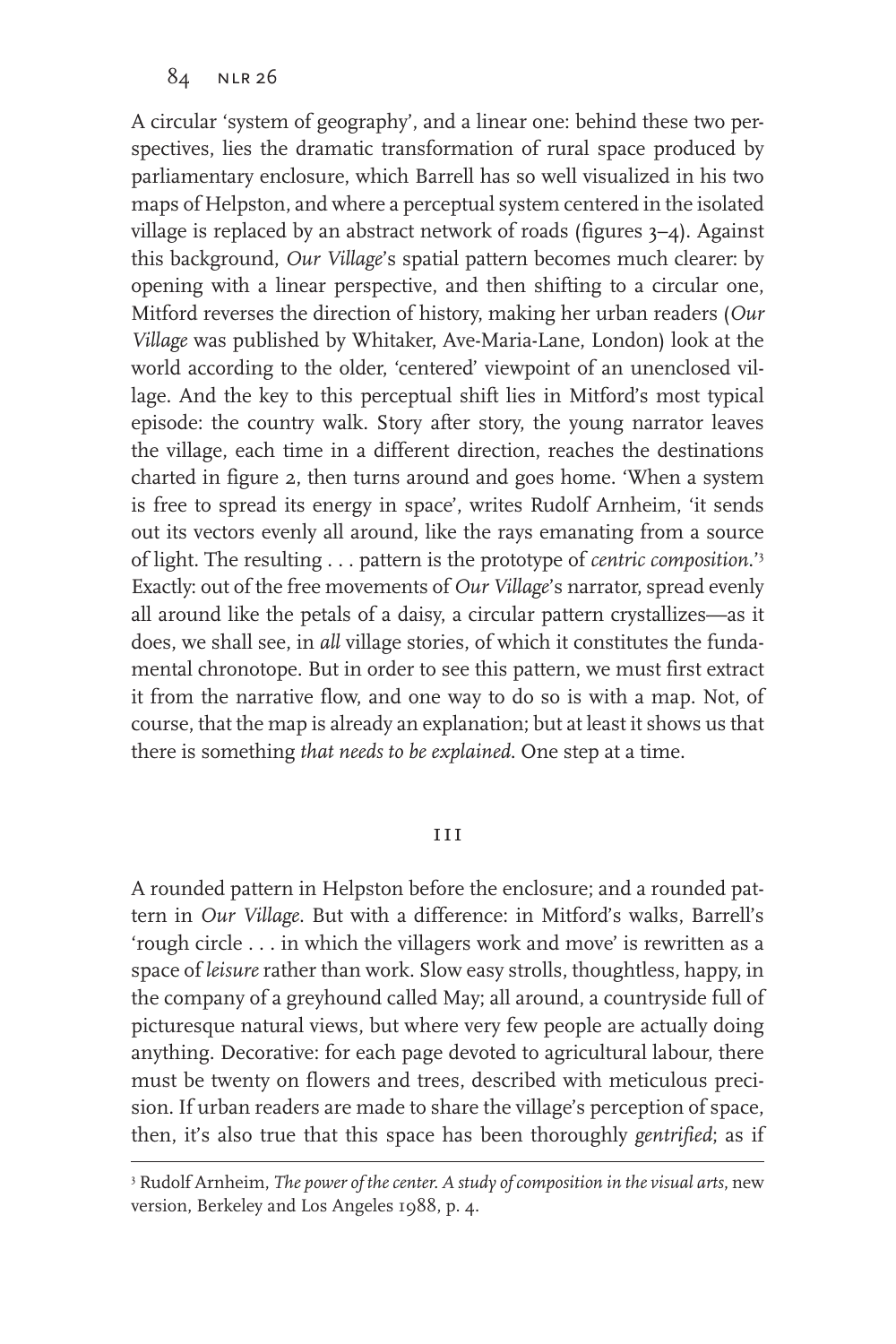Mitford had travelled forward in time, and discovered what city-dwellers will want to find in the countryside during a brief week-end visit. Not surprisingly, country walks were by far the most popular part of *Our Village*, and remained long in print by themselves while the rest was forgotten.

Behind the similarity of figures 2 and 3, then, lie very different experiences of social space. Barrell's 1809 'system of geography' corresponds to the omnipresent, half submerged culture of daily routines—position of the fields, local paths, perception of distances, horizon—which historians tend to call *mentalité*, and which is often entwined with the performance of material labour. Mitford's neat stylization of rural space, however—with its alchemical transmutation of the 'rough circle' of work into a ring of pleasure—is not *mentalité*, but rather *ideo logy*: the worldview of a different social actor (an urban visitor), whose movements duplicate the perimeter of rural *mentalité*, while completely reversing its symbolic associations.

A map of ideology emerging from a map of *mentalité*, emerging from the material substratum of the physical territory. Granted, things are not always so neat. But when they are, it's interesting.

A 'stylization' of space was quite clearly the secret aim of the German geographer Walter Christaller in his ambitious study on *Central places in Southern Germany*. Written in the early 1930s, the book explains the spatial distribution of urban centres on the basis of the social division of labour: towns provide specialized services, writes Christaller ('banking, administration, cultural and spiritual offerings [church, school, theatre, professional and business organizations], sanitation'), which in order to reach as many customers as possible are located in 'a few necessarily central points, to be consumed at many scattered points'.4 The

<sup>4</sup> Walter Christaller, *Central places in Southern Germany* [1933], Englewood Cliffs, nj 1966, p. 20. Christaller's model presupposes an 'isotropic' space, where movement can occur with equal ease in every direction; this is of course a theoretical abstraction, whose validity is limited to homogeneous agricultural flatlands (like indeed much of Southern Germany). The assumption of an isotropic space is the common denominator between Christaller's theory and the structure of village narratives; I briefly discuss the problematic nature of this idea in footnote 12 below.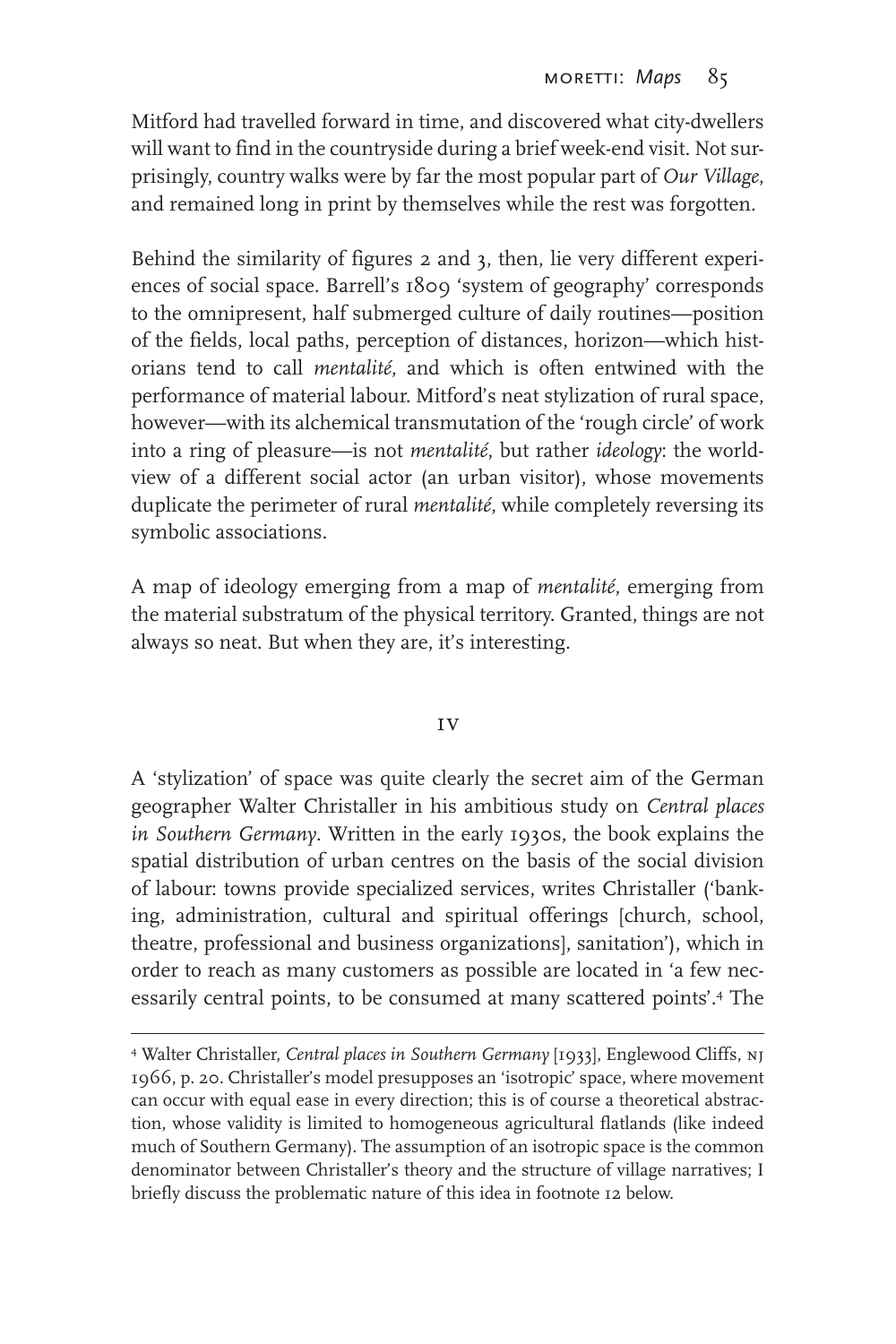more specialized a service is, the more 'central' it also is, and on this socio-geometrical principle arises the urban hierarchy synthesized by Christaller himself in figure 5. The rule here is simple: around each G-centre of the first rank there is a 'market region' which includes six B-centres of the second rank, with fewer and less specialized services; around each B-centre there are six K-centres of the third rank, and so on, in a series of smaller and smaller hexagons that subdivide the territory according to the principle of 'close packing'. At the very bottom of the hierarchy, with a radius between one and three kilometres—a walk in *Our Village*—lies what the book calls the 'region of the lowest order'; and figure 6, Christaller-like, charts the services offered by Mitford's village, and by the other places mentioned in her book.



# Figure 5: *Central Places*

Source: *Central places in Southern Germany*

In the village: shoemaker, blacksmith, carpenter, mason; in London and the other towns: French teachers, hatters, fashionable tailors, horse races. Serious daily needs versus frivolous superfluities: this is Mitford's social geography. Its roots are in one of the most ancient, and most widespread, of narrative forms: the idyll. 'Birth, labour, love, marriage, death', wrote Bakhtin of this *longue durée* chronotope: 'only a few of life's basic realities . . . a little world . . . sufficient unto itself, not linked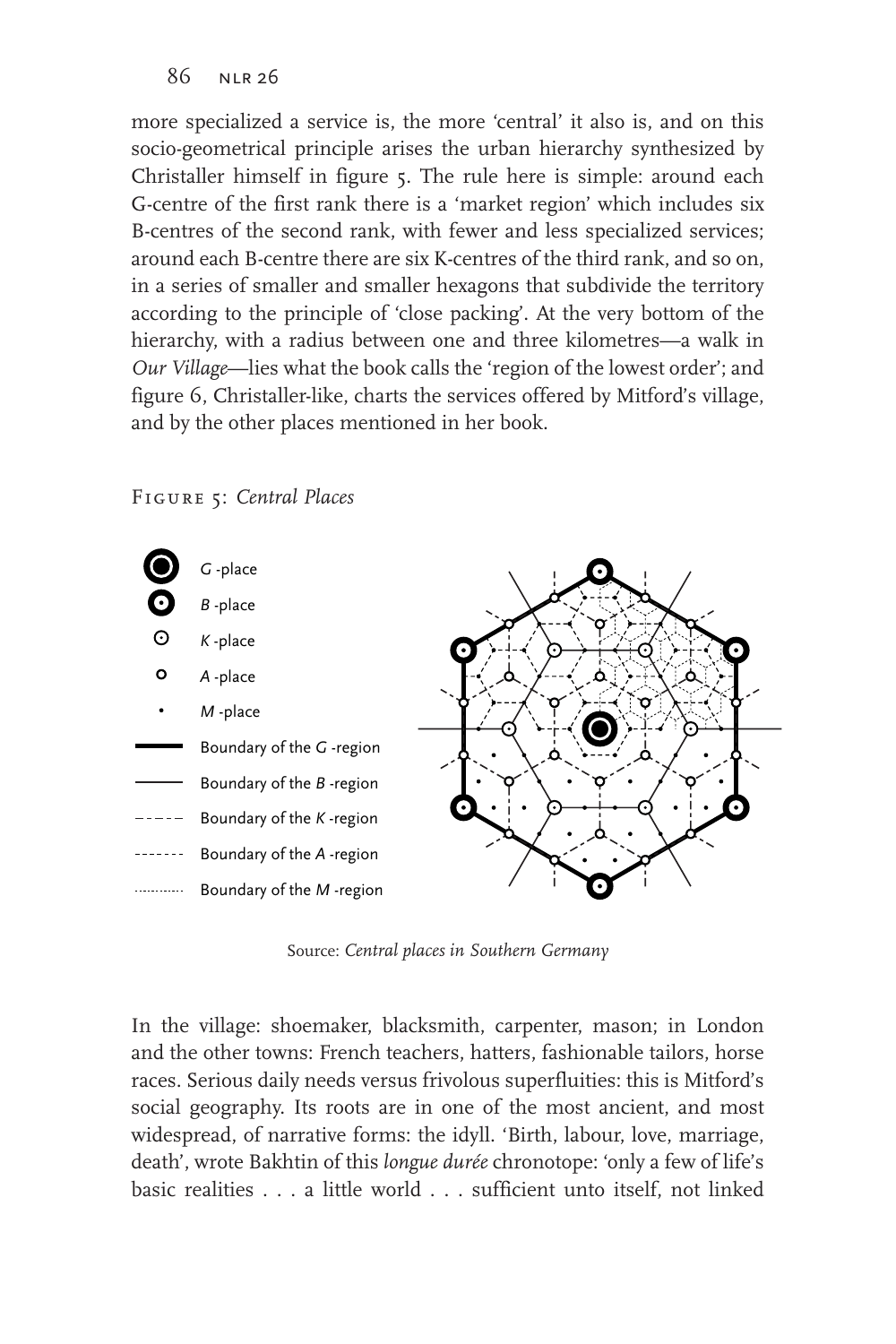

# Figure 6: *Mary Mitford,* Our Village*: Spatial division of labour*



*There are two main methods by which one can distribute goods to the consumer: one can offer them at the central place to which the consumer must come, or one can travel with the goods and offer them to the consumer at his*  residence. The former method leads necessarily to the formation of central *places or market places; the latter method, however, does not require central places. In earlier times, the travelling salesman was far more prevalent than it is today. The pedlar, the knife-sharpener, the wandering minstrel of the Middle Ages, and the travelling priest all brought goods to the consumer.*

Walter Christaller, *Central places in Southern Germany*

In *Our Village*, the curate, shoemaker, or inn are centripetal services, whereas rat-, moleand bird-catcher—who are encountered outside of the village, and whose occupation lies, practically and symbolically, on the border between the human and the natural world—are instances of the older type, like the memorable 'reddleman' of *The Return of the Native*. The village's weak division of labour produces also many all-purpose entities like the 'multifarious bazaar' of the village shop, the blacksmith who doubles as a constable, or characters such as John Wilson, 'a handy fellow, who could do any sort of work—thatcher, carpenter, bricklayer, painter, gardener, gamekeeper . . .'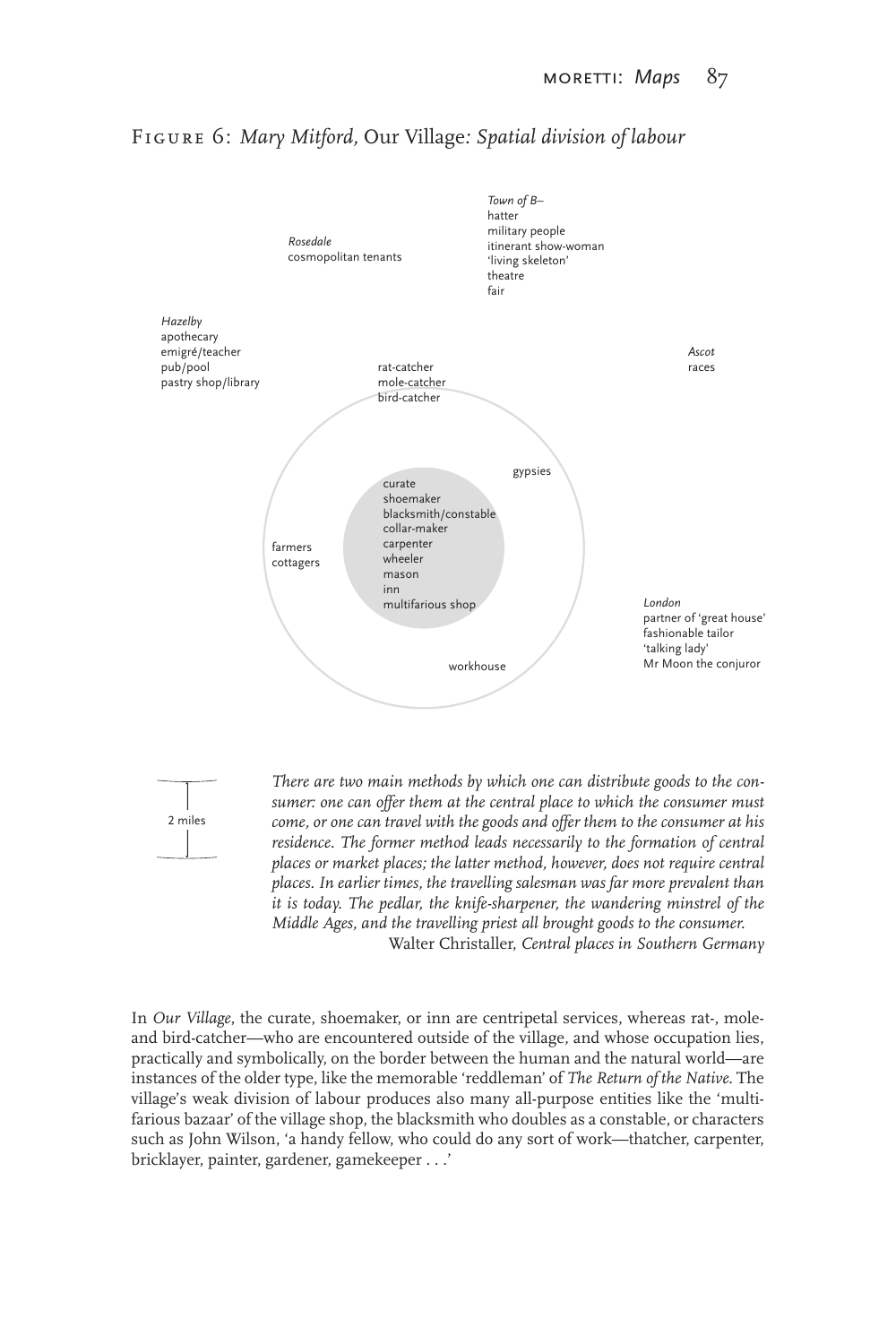in any intrinsic way with other places.'5 Sufficient unto itself: this is why village stories organize themselves in circular patterns: a circle is a simple, 'natural' form, which maximizes the proximity of each point to the centre of the 'little world', while simultaneously sealing it off from the vast universe that lies outside its perimeter. 'Sugar and coffee and salt: we wanted nothing else from the outside world', declares proudly the protagonist of a German village story of the same period, Auerbach's *Brigitta*. But the past tense of that 'wanted' is a sign that the days of the idyll are numbered.

The changing geography of village narratives is particularly clear in another book of the 1820s, John Galt's *Annals of the Parish* (1821). The parish is Dalmailing, near the west coast of Scotland, and the text covers the half century from 1760 to 1810: each year a chapter, where the minister Balwhidder registers the main events in the crowded and often confusing mode of annalistic writing (fires, weddings, wars, births, portents . . .), of which the first ten years of the book—charted in figure 7—offer a typical instance. Here, from the still idyllic daily life of Dalmailing, in the bottom left corner ('birth, labour, marriage, death . . .'), we can follow two possible threads through the figure's materials. The first runs through Irville (Irvine), Glasgow, and Edinburgh, and shows the system of central places at work: school in Irville, university in Glasgow, lawyers and doctors in Edinburgh; second-hand news in Irville, and first-hand news in Glasgow; celebration dinner, honeymoon, marble headstone . . . As services become more unusual, they move 'up' in the urban hierarchy, and further away from Dalmailing; but since Galt's world is still fundamentally one of simple everyday needs, such services are seldom required, and central places like Edinburgh or London remain barely visible.

Extremely visible on the other hand are the many 'novelties' listed in the second column from the left, which reach the parish from the West Indies, the Baltic, and other unspecified places. Behind them is the British empire, of course, but perhaps even more the sheer fact of *distance*: in Dalmailing, a parrot, Rososolus, or a *cocker-nut* (Balwhidder's half-Dutch

<sup>5</sup> Mikhail Bakhtin, 'Forms of Time and of the Chronotope in the Novel', 1937–38, in *The dialogic imagination*, Austin 1981, p. 225.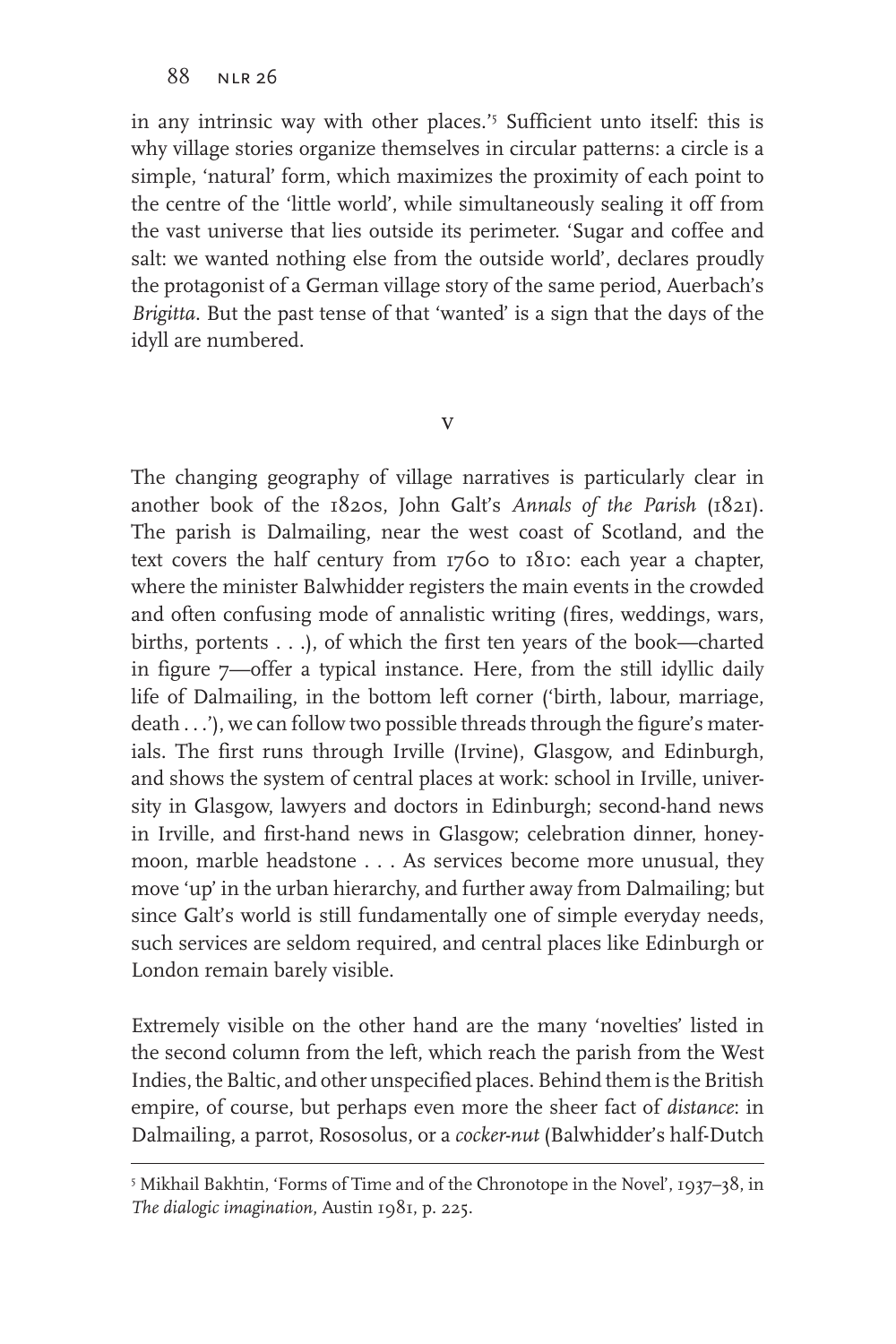| India: a nabob                                                   |                                                     |                                                                   |                                     |                         | king's road mended<br>haberdasher's shop opens |
|------------------------------------------------------------------|-----------------------------------------------------|-------------------------------------------------------------------|-------------------------------------|-------------------------|------------------------------------------------|
|                                                                  |                                                     |                                                                   |                                     |                         | school closes/reopens<br>smuggling             |
| man returns from war academy<br>contrivances of French millinery |                                                     |                                                                   |                                     |                         | fire on local estate                           |
| prisoner returns                                                 |                                                     |                                                                   |                                     |                         | burning of the mill                            |
| France                                                           |                                                     |                                                                   |                                     |                         | schoolmistress dies                            |
|                                                                  |                                                     |                                                                   |                                     | alehouse                | distillator of herbs dies                      |
|                                                                  |                                                     |                                                                   |                                     | first Dalmailing sailor | pastor's wife dies                             |
|                                                                  |                                                     |                                                                   |                                     | Dantzick cordial        | old schoolmaster dies                          |
|                                                                  |                                                     |                                                                   |                                     | Rososolus               | pastor's patron dies                           |
| Lord Eglesham visits his lands                                   |                                                     |                                                                   |                                     | Riga balsam             | 'natural wonder' [a toad]                      |
|                                                                  | London                                              |                                                                   |                                     | new names tor children  | smallpox                                       |
|                                                                  |                                                     |                                                                   |                                     | mantua-making           | twin calves born                               |
|                                                                  |                                                     |                                                                   |                                     | donkey                  | twins born                                     |
|                                                                  |                                                     |                                                                   |                                     | coconut                 | illegitimate children born                     |
|                                                                  |                                                     |                                                                   |                                     | parrot                  | marriages                                      |
|                                                                  |                                                     |                                                                   |                                     | pear tree               | arrival of Mrs Malcolm                         |
|                                                                  | <b>gypsies</b>                                      |                                                                   |                                     | tea                     | arrival of pastor                              |
|                                                                  |                                                     | coalpits sink                                                     | Belfast coal-bark<br>dancing master | Dalmailing. Novelties   | Dalmailing. Daily life                         |
|                                                                  |                                                     | shipmaster lost at sea                                            | inn provides chaise                 |                         |                                                |
|                                                                  |                                                     | seamen                                                            | inn provides celebration dinner     |                         |                                                |
|                                                                  |                                                     | au <sub>l</sub> aanus                                             | butter to market [regularly]        |                         |                                                |
|                                                                  |                                                     |                                                                   |                                     |                         |                                                |
|                                                                  |                                                     | finds second wife                                                 | news [second hand]                  |                         |                                                |
|                                                                  |                                                     | finds first wife                                                  | children to school                  |                         |                                                |
|                                                                  | mantua-making                                       | Various villages [5–10 miles radius]                              | lrville [2–3 miles]:                |                         |                                                |
|                                                                  | many useful things                                  |                                                                   |                                     |                         |                                                |
|                                                                  | honeymoon                                           |                                                                   |                                     |                         |                                                |
| marble headstone                                                 | new schoolmistress                                  |                                                                   |                                     |                         |                                                |
| old pupil becomes advocate                                       | cheese to market [occasionally]                     |                                                                   |                                     |                         |                                                |
| medical consultation<br>Edinburgh [60 miles]:                    | news [first hand]<br>brother-in-law goes to college |                                                                   |                                     |                         |                                                |
|                                                                  | goes to university                                  |                                                                   |                                     |                         |                                                |
|                                                                  | Clasgow [25 miles]:                                 |                                                                   |                                     |                         |                                                |
|                                                                  |                                                     |                                                                   |                                     |                         | "Wild Irish seeking work"                      |
| of coal trade                                                    |                                                     |                                                                   |                                     |                         | Ireland                                        |
| Norway: expansion                                                |                                                     |                                                                   |                                     |                         |                                                |
|                                                                  |                                                     |                                                                   |                                     |                         | America: rumours of rebellion                  |
|                                                                  |                                                     |                                                                   |                                     |                         |                                                |
|                                                                  |                                                     | FIGURE 7: John Galt, Annals of the Parish: first decade [1760-69] |                                     |                         |                                                |
|                                                                  |                                                     |                                                                   |                                     |                         |                                                |

: a nabob e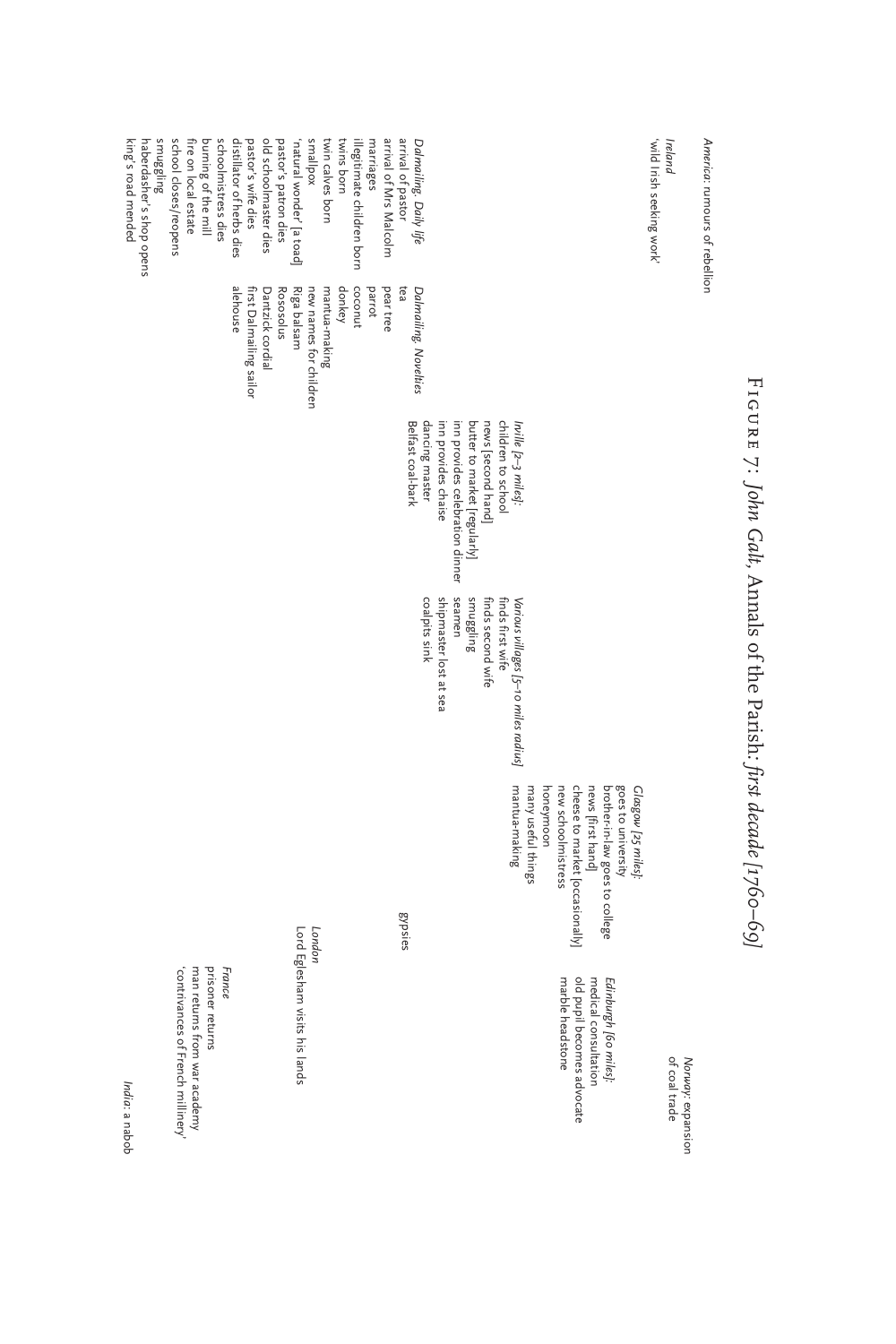spelling for coconut) are truly things from another world. Wonders. Or, more prosaically, luxuries; products of long-distance trade which shine for a moment on the horizon of the everyday, leaving behind a sense of incommensurable universes: on the one side birth, labour, marriage, and death; on the other, coconut, Riga balsam, parrot, and Danzig cordial. Home, and the World. But since the world does not really change everyday existence (its wonders are all singular: one donkey, one coconut, one bottle of this and that), the antithesis is at once radical, and totally irrelevant: wonders appear, are admired, and then vanish (except for tea, of course). The world is an astonishing place, but the Dalmailing idyll goes on as it always has, 'not linked in any intrinsic way to other places'.

But in 1788 a cotton-mill is built—'nothing like it had been seen before in our day and generation'—and with it the manufacturing town of Cayenneville, and the parish's spatial coordinates are forever changed. If one compares the first decade of the book with the last one, charted in figure 8, it's impossible to miss the dramatic *re-centering* of social life induced by manufacture: the sense of the 'region', so strong a generation

Figure 8: *John Galt,* Annals of the Parish*: last decade [1801–10]*

*Glasgow:* Catholic church opens cotton mill manager goes to company buys mill

*Cayenneville [2–3 miles]:* a turtle bookshop London dailies Jacobinism Catholic church opens/closes workers pay for their own church company stops payment overseer commits suicide

*Manchester:* cotton mill overseer

'English engineer'

*London:* concern owns share of Cayenneville cotton mill manager goes to overseer's orphan sent to

> *France* fears of invasion

*Year 1801: It is often to me very curious food for meditation, that as the parish increased in population, there should have been less cause for matter to record. Things that in former days would have occasioned great discourse and cogitation, are forgotten, with the day in which they happen . . . John Galt,* The Annals of the Parish

*Dalmailing:*  parish poet inn buys its own chaise village parade relaxation of religious discipline empty seats in church new habits at funerals marriages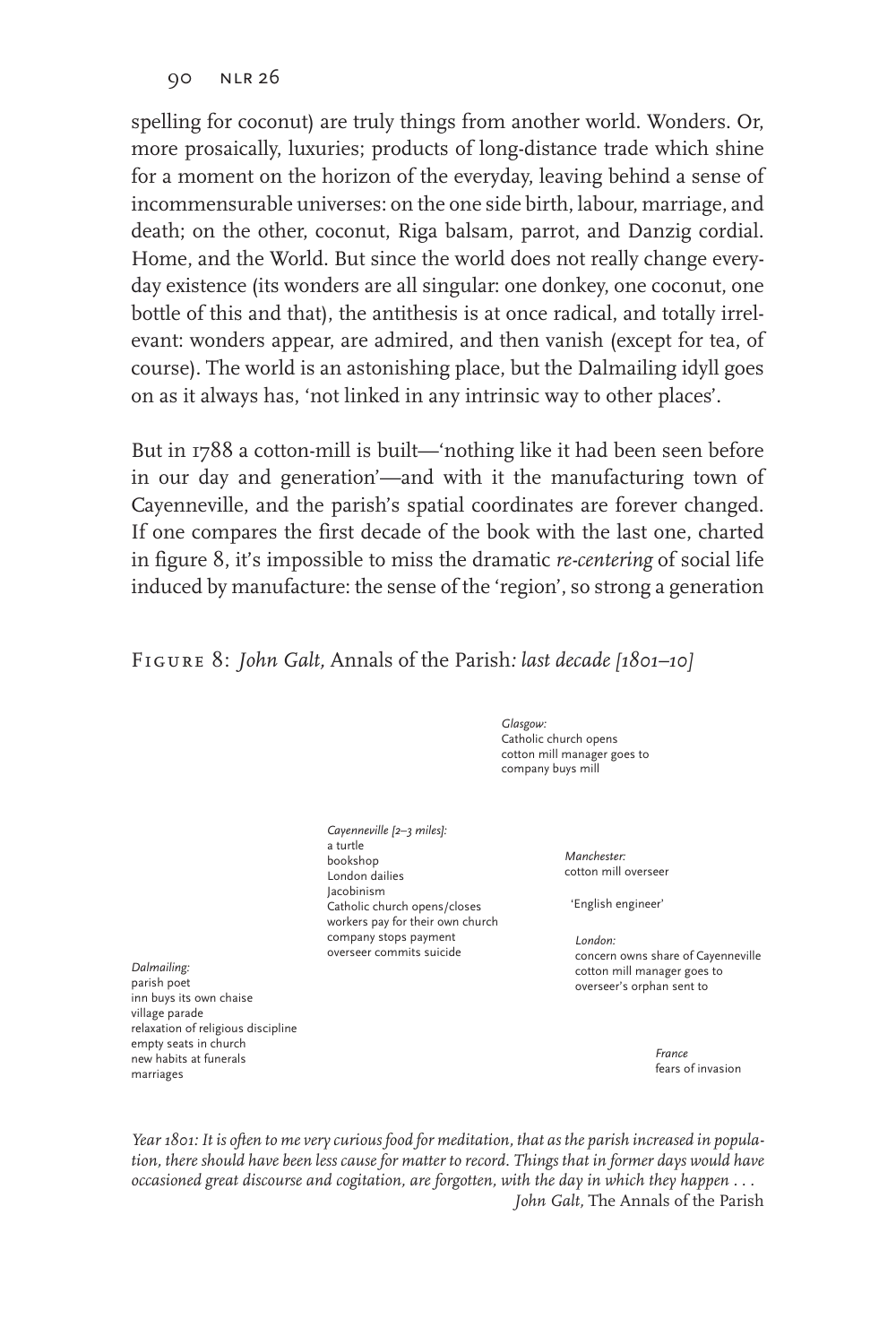earlier—Dalmailing's daily life, the Irville where children went to school, the villages where spouses came from . . .—is gone, replaced by a 'web of commercial reciprocities' (Cayenneville–Glasgow–Manchester–London), whose 'every touch or stir [is] felt in our corner' (year 1808). Between Home and the World, a new spatial reality has wedged itself, subordinating them both: the national market, whose intermediate distance is traversed every week, if not day, by those *regular novelties*—books, newspapers, politics: all plurals—which will keep multiplying throughout the industrial nineteenth century. From the old Age of Wonders, only a turtle survives.

### $V<sub>I</sub>$

One last collection, German this time. Berthold Auerbach's *Black Forest Village Stories*, written between 1843 and 1853, were among the great bestsellers of the century, and figure  $\varphi$  (overleaf) charts about one third of the *Dorfgeschichten* collected in Cotta's 1940 ten-volume edition. Here, too, three spaces interact and compete for attention. The first is composed by Nordstetten and the other Black Forest villages, and its features should by now be familiar: narrow geographic range, daily needs, basic services—all contained within the same circular pattern we have encountered in Britain. But if the spatial logic of the idyll is more or less the same everywhere (probably because of its extreme narrative simplicity), Auerbach's international space is already quite different from Mitford's or Galt's: instead of sporadic wonders, we find war memories (Germany as 'the battlefield of Europe', in Thomas Mann's words), threats of economic competition, and especially the *basso continuo* of emigration (America, first of all; then Switzerland, France, Greece, Russia, Spain . . .). Except for Switzerland, which is very close, the narrative never actually *moves* into these foreign countries, but the voices of those who have left echo in almost every story, presenting the world as a concrete alternative to life at home; in the most optimistic moments like the founding of 'Nordstetten, Ohio'—as truly a second home.

But in the meantime, just as earlier in Galt, a third, quasi-national space ('quasi', because German unity is still a generation away), is forcing its way into village life through 'central places' such as Horb, Freiburg, Rottenburg and Stuttgart. What we find there, though, is not manufacture, as in Britain, but lawcourts, jails, army barracks, and the like. The state.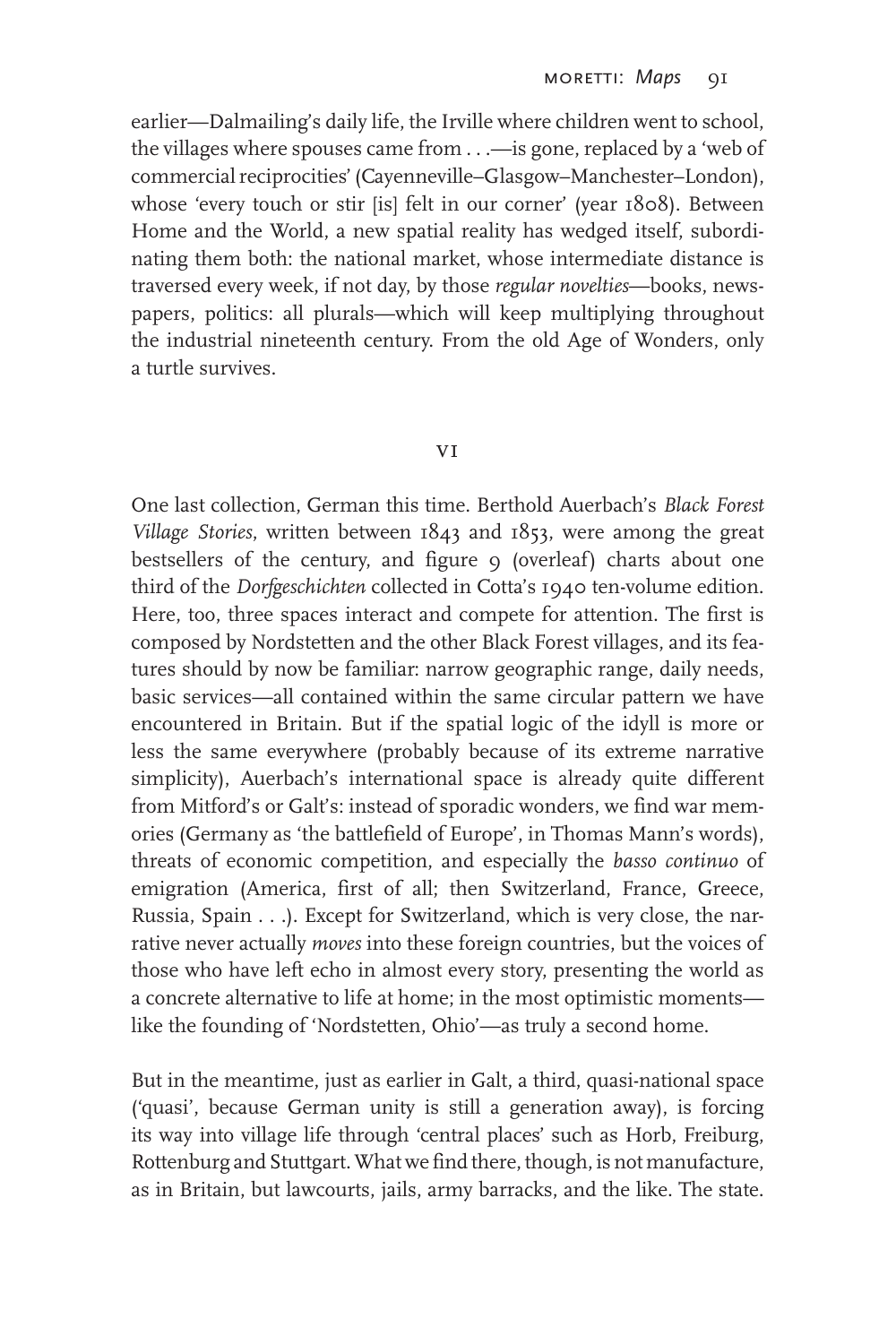

# Figure 9: *Berthold Auerbach,* Black Forest Village Stories *[1843–53]*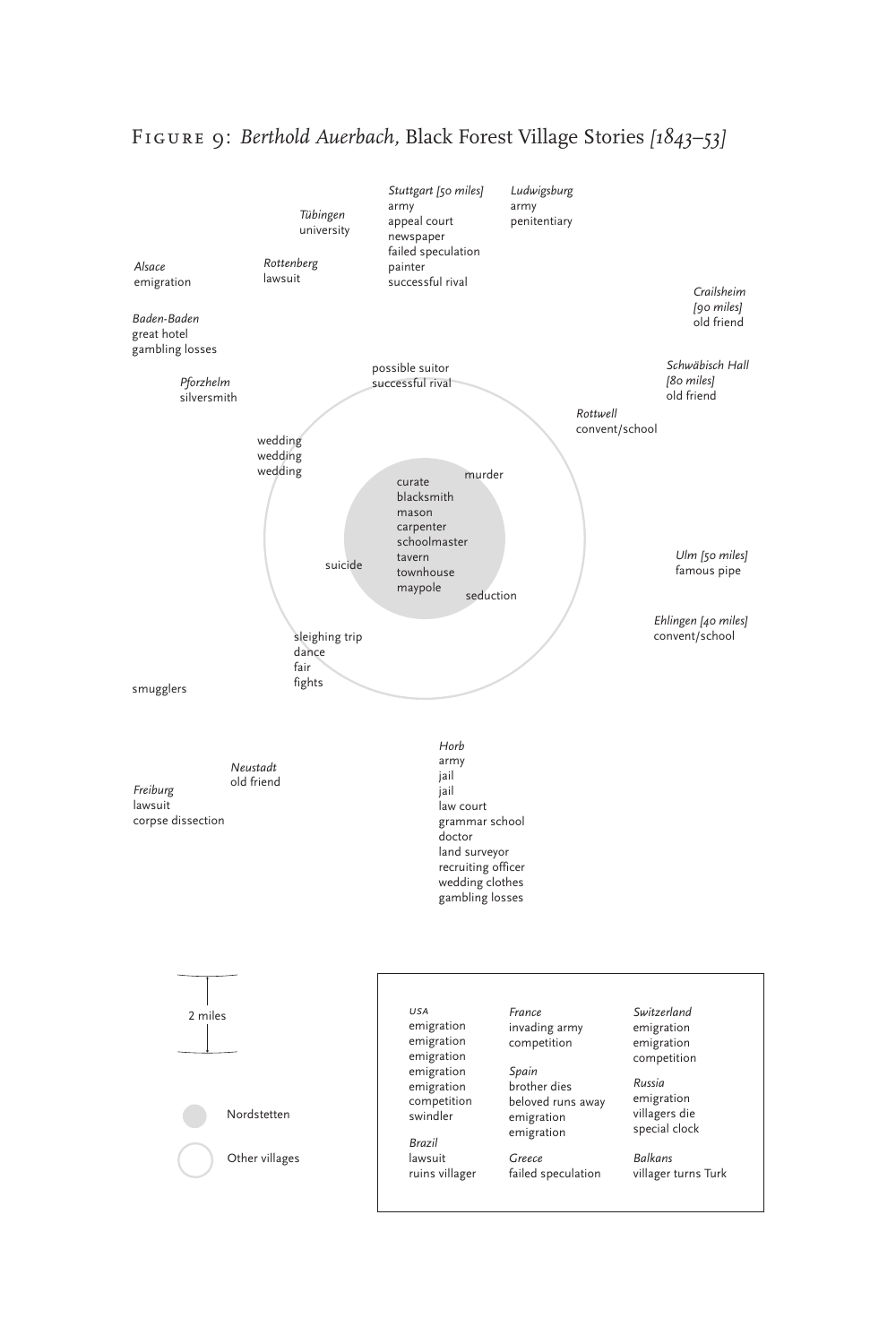The state *as repression*: a grim determination to achieve the monopoly of legitimate violence that outlaws regional traditions, drafts people against their will, takes them to court, jails them if they run away . . . 'You have ordered and commanded so much that there is nothing left to be ordered or commanded', complains the representative of Nordstetten to a county judge in the story 'Good government': 'and you will end up by putting a policeman under every tree to keep it from quarrelling with the wind and drinking too much when it rains'.<sup>6</sup> Here, even rivals in love gamekeepers, soldiers, land-surveyors—belong to repressive bodies.

The formation of nation-states entailed a conflict between national and local loyalties, wrote Charles Tilly, and here it is: the local loyalty towards an older, smaller homeland stubbornly resisting its integration into the Germany to come. *Heimat* against *Vaterland*; the collective rituals so dear to Auerbach (and Mitford); *our* village; *our* society (the title of the first chapter of *Cranford*, Elizabeth Gaskell's village collection, whose last word is *us*). 'To be authorized to say *we*!', exclaims Mitford in 'A country cricket match'; and if one traces the diffusion of this pronoun in 19th-century culture, two forms—two *rival* forms of collective identity—immediately stand out from the rest: village stories, and national anthems.7 That the local form leans towards the more proximate and 'inclusive' form (we as  $I + you$ ), and the national anthem towards the more martial, 'exclusive' one (we as I + they *versus* you: war, enemy, glory . . .), is the apt final touch to their symbolic opposition.

 $6$  Then, more threateningly: "You want to take everything from us: now, there happens to be one thing our minds are made up to hold on to." Raising his axe and gnashing his teeth he continued: "And if I must split every door between me and the king with this very axe, I will not give it out of my hand. From time immemorial it is our right to carry axes".'

<sup>7</sup> Of twenty-eight European anthems I have been able to check, twenty-two establish a significant semantic field around the first person plural, beginning of course with the very first word—*Allons*—of the greatest of them all. Nothing seems as essential to national anthems as this grammatical sign of collective identity; even the name of the country receives fewer mentions (20), while the semantic field of 'glory' has 19, 'past' and 'war' 15, 'enemy' and 'nature' 13, and 'God' a mere 12. Interestingly enough, the three European anthems older than the *Marseillaise*—the Dutch, English, and Danish anthems: 'William of Nassau', 'God Save the Queen', and 'King Christian'—all foreground the figure of the sovereign, and show no interest in the first person plural (except for 'God Save the Queen', which however places it in the object position: 'long to reign over us', 'God save us all', 'may she defend our laws'). The difference between a dynastic and a collective basis for national identity is beautifully captured by this grammatical detail.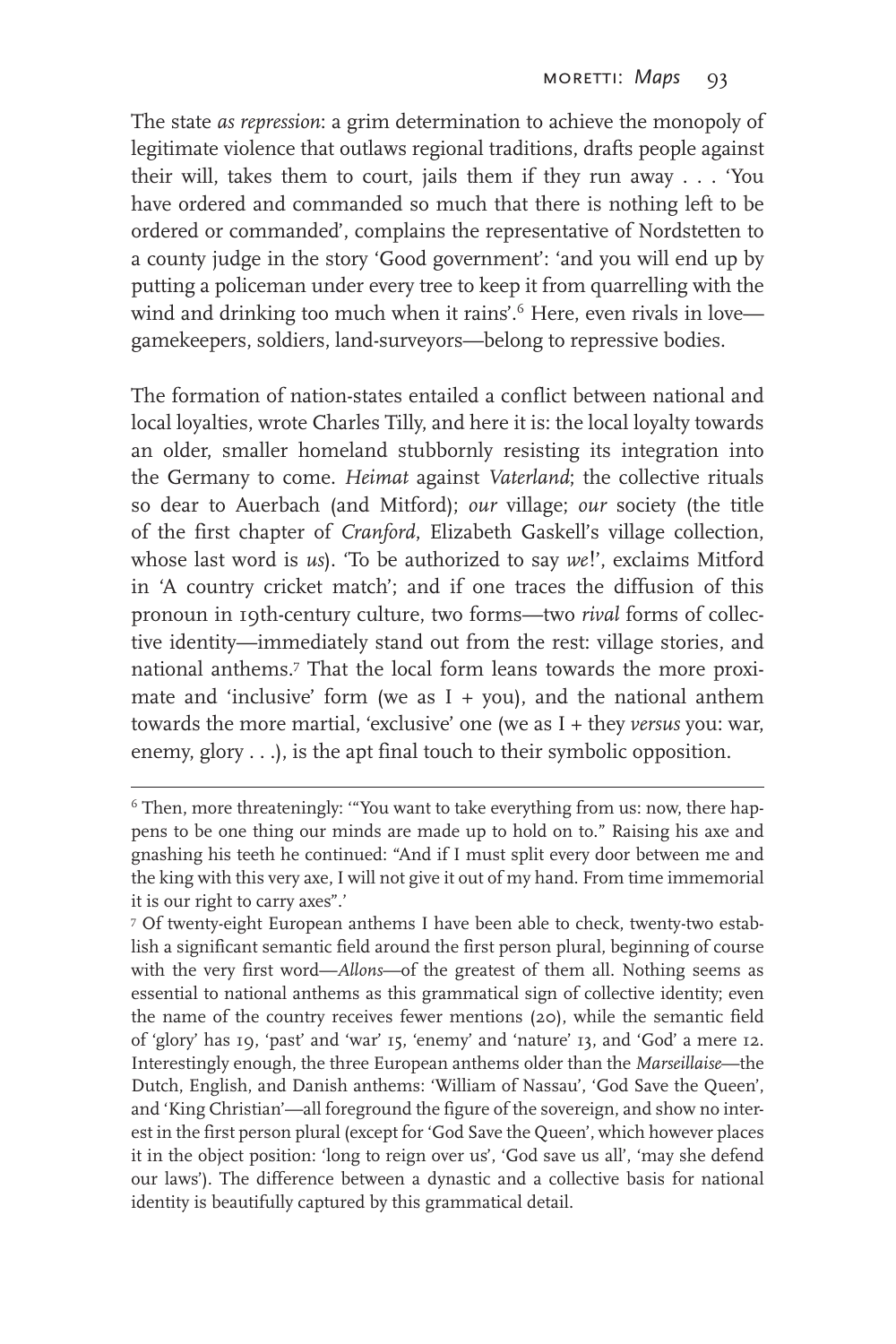In their animosity towards national centralization, village stories diverge sharply from the provincial novels with which they are often confused, and are, if anything, much closer to regional novels—as is clear in Auerbach's explicit conjunction (*Village* stories of the *Black Forest*), or later in Hardy. 'The region is a place in itself', writes Ian Duncan, 'the source of its own terms of meaning and identity . . . while the province is defined by its difference from [the capital].'8 Exactly: village and region are alternative homelands of sorts, whereas the provinces embody the capitulation of local reality to the national centre: Emma Bovary's idea that life is *'quelque chose de sublime'* in Paris (or Madrid, or Moscow), and a desert everywhere else.9 Like the *provinciae* of antiquity, subject to Rome but denied full citizenship, the provinces are 'negative' entities, defined by *what is not there*; which also explains, by the way, why one cannot map provincial novels—you cannot map what is not there. It happens, there are un-mappable forms (Christmas stories are another one, for different reasons), and these setbacks, disappointing at first, are actually the sign of a method still in touch with reality: geography is a useful tool, yes, but does not explain *everything*. For that, we have astrology and 'Theory'.

## **VII**

What do literary maps do . . . First, they are a good way to prepare a text for analysis. You choose a unit—walks, lawsuits, luxury goods, whatever—find its occurrences, place them in space . . . or in other words: you *reduce* the text to a few elements, and *abstract* them, and construct a new, *artificial* object. A model. And at this point you start working at a 'secondary' level, removed from the text: a map, after all, is always a look from afar—or is useless, like Borges's map of the empire. Distant reading, I have called this work elsewhere; where distance is however not an obstacle, but *a specific form of knowledge*: fewer elements, hence a sharper sense of their overall interconnection. Shapes, relations, structures. Patterns.

<sup>8</sup> Ian Duncan, 'The Provincial or Regional Novel', in Patrick Brantlinger and William Thesing, eds., *A companion to the Victorian novel*, Oxford 2002.

<sup>9</sup> If London does not enjoy the same mythical status as other European capitals, the reason is probably that the English provinces were more self-confident than their continental counterparts, especially after 'their' industrial revolutions (Manchester, Birmingham, Leeds, Sheffield . . .). The hollow sense of unreality of Emma Bovary, or Ana de Ozores, or the three Prozorov sisters is thus hard to imagine in places like Milton or Middlemarch: full of problems, to be sure, but where life is absolutely real.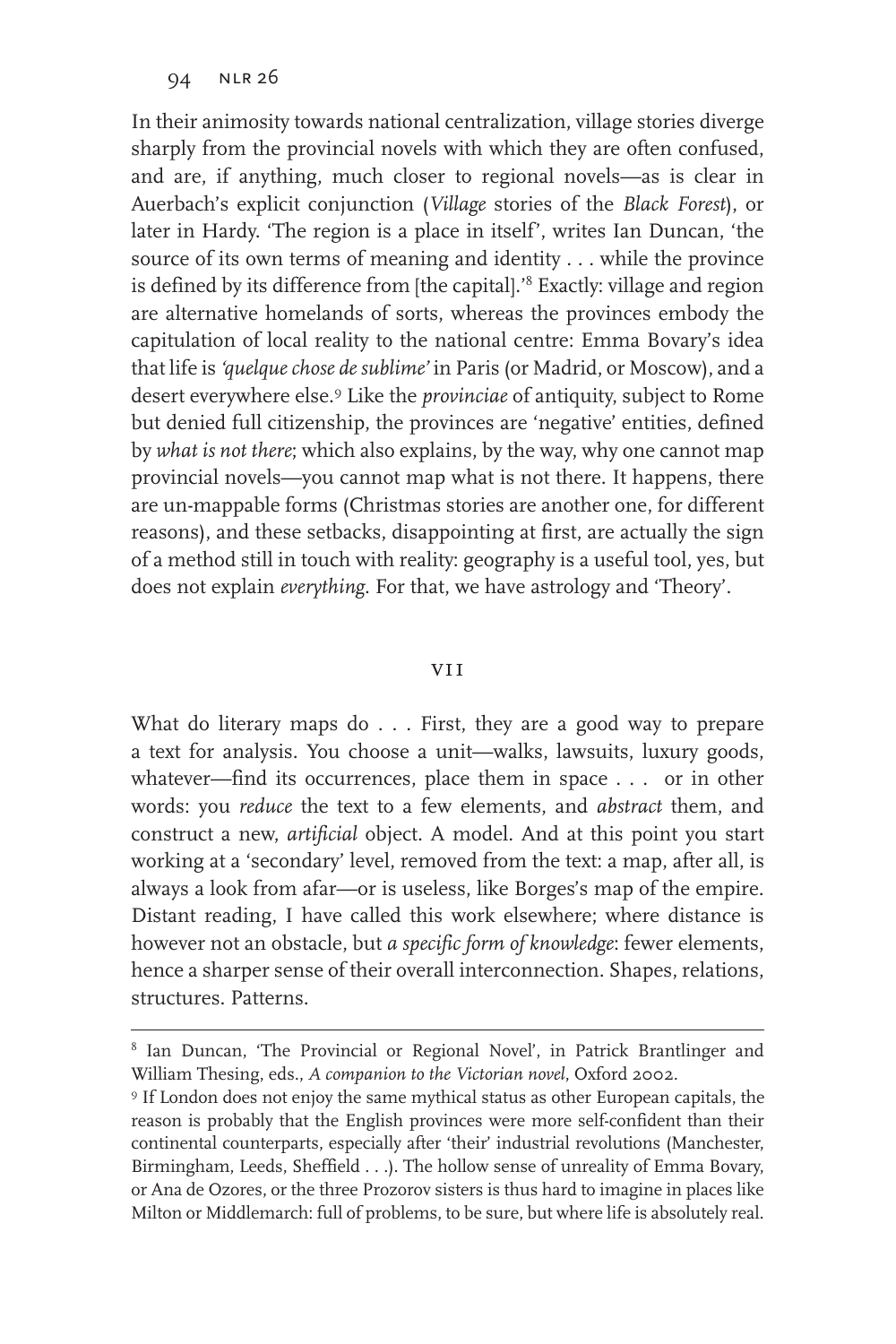And patterns are indeed what I have been discussing throughout this article. But are they also the proper object of geographical study? In an intelligent critique of the *Atlas of the European Novel*, the Italian geographer Claudio Cerreti has questioned this assumption, pointing out how patterns entail a Cartesian reduction of space to extension, where 'objects are analysed in terms of reciprocal positions and distances . . . whether they are close or far from each other or from something else'. But this, he goes on, is not really geography: this is geometry; just as the figures of the *Atlas* are not really maps, but diagrams. The diagrams *look* like maps, yes, because they have been 'superimposed on a cartographic plane': but their true nature emerges unmistakably from the way I analyse them, which disregards the specificity of the various locations, to focus almost entirely on their mutual relations; which is indeed the way to read diagrams, but certainly not maps.10

Let me give you an instance of what Cerreti means. Figure 10, reproduced from the *Atlas*, is a map of young protagonists of Parisian novels, and of their objects of desire; and I remember the little epiphany I had in front of this figure, when I realized that most young men live on one side





10 Claudio Cerreti, *Bollettino della Società Geografica Italiana*, 1998, pp. 141–8.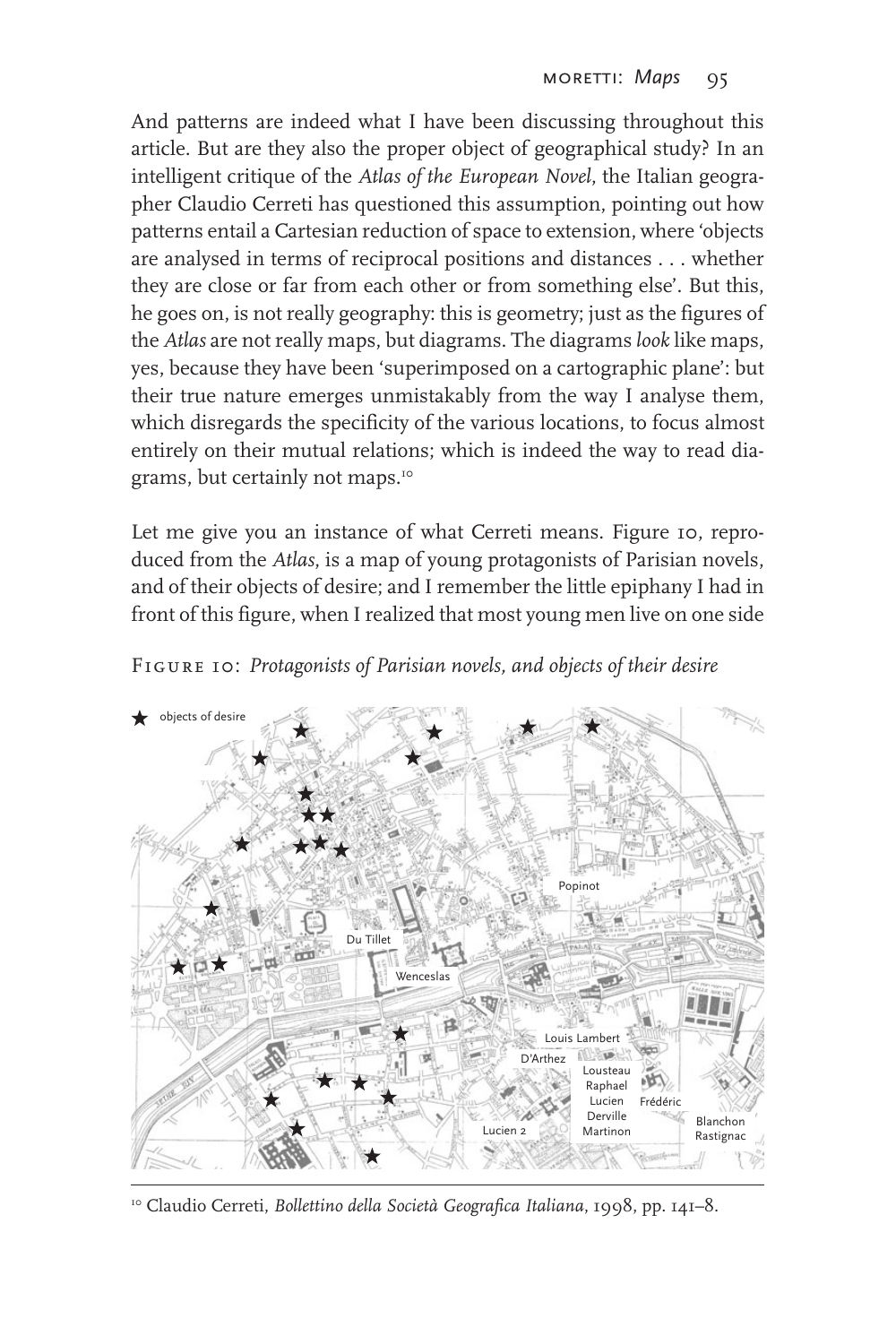of the Seine, and their lovers on the opposite side. The epiphany, in other words, was *Paris as diagram*: 11 a set of relations, not a cluster of individual locations. I could see that the young men were in the Latin Quarter, of course, and the women in the crescent from the Faubourg St-Germain to the Chaussée d'Antin, and I accounted for it; but without enthusiasm. These specific positions seemed to be the premise of cartography, more than its result. Locations *as such* did not seem that significant, if compared to the *relations* that the map had revealed among them.

Relations among locations as more significant than locations as such . . . But for geography, locations as such *are* significant; geography is not just 'extension' (Cerreti again), but 'intension' too: 'the *quality* of a given space . . . the stratification of *intrinsically different qualities* and heterogeneous phenomena': the Latin Quarter *as Latin Quarter*, in other words, and not only in its opposition to the Chaussée d'Antin. And he is right, of course, and the reason I kept 'forgetting' geography for geometry was, first of all, ignorance: in order to write the *Atlas* I had studied some cartography, but had learned it only up to a point, and so I made mistakes. True. But if I kept making diagrams, and still do—the figures in this article are *all* diagrams, which I decided not to 'superimpose' on maps of Berkshire or south-western Germany to make the point more clear—if I keep making diagrams it's because for me *geometry 'signifies' more than geography*. 12

<sup>11</sup> Or better, again, as a succession of diagrams (figures 46abcd in the *Atlas*): first, where the young men settle; second, what they desire; third, where they indulge in their fantasies; fourth, where they end up. Each map photographed a particular stage in the plot. *Atlas of the European Novel*, London 1998, pp. 96–99.

<sup>12</sup> Geometry signifies *more* than geography: but it seldom signifies *by itself*. Here, the choice of village stories as the basis of this theoretical sketch may have been unfortunate, as the isotropic space which is so typical of this genre tends to overemphasize the role of geometry at the expense of geography: a fact I became aware of only after long, detailed exchanges with Claudio Cerreti and Jacques Lévy (who have all my gratitude, and shouldn't be held in the least responsible for the views I am expressing). In fact, the most common type of literary map (in the *Atlas of the European Novel*, at any rate) looks less like those of *Our Village* than like that of Parisian novels, where the geometrical pattern is distorted by the specificity of Paris's social geography—as is particularly clear in the case of those three characters who start on the 'wrong' side of the Seine. (For two of them, Du Tillet and Popinot, the explanation is simple: they belong to the space of trade rather than to that of intellectual life in the Latin Quarter; for the third character, Wenceslas, I cannot find a satisfying reason.) On a related note, I have encountered Hervé Le Bras's splendid *Essai de géométrie sociale* (Paris 2000) too late to discuss its extremely suggestive ideas in this article.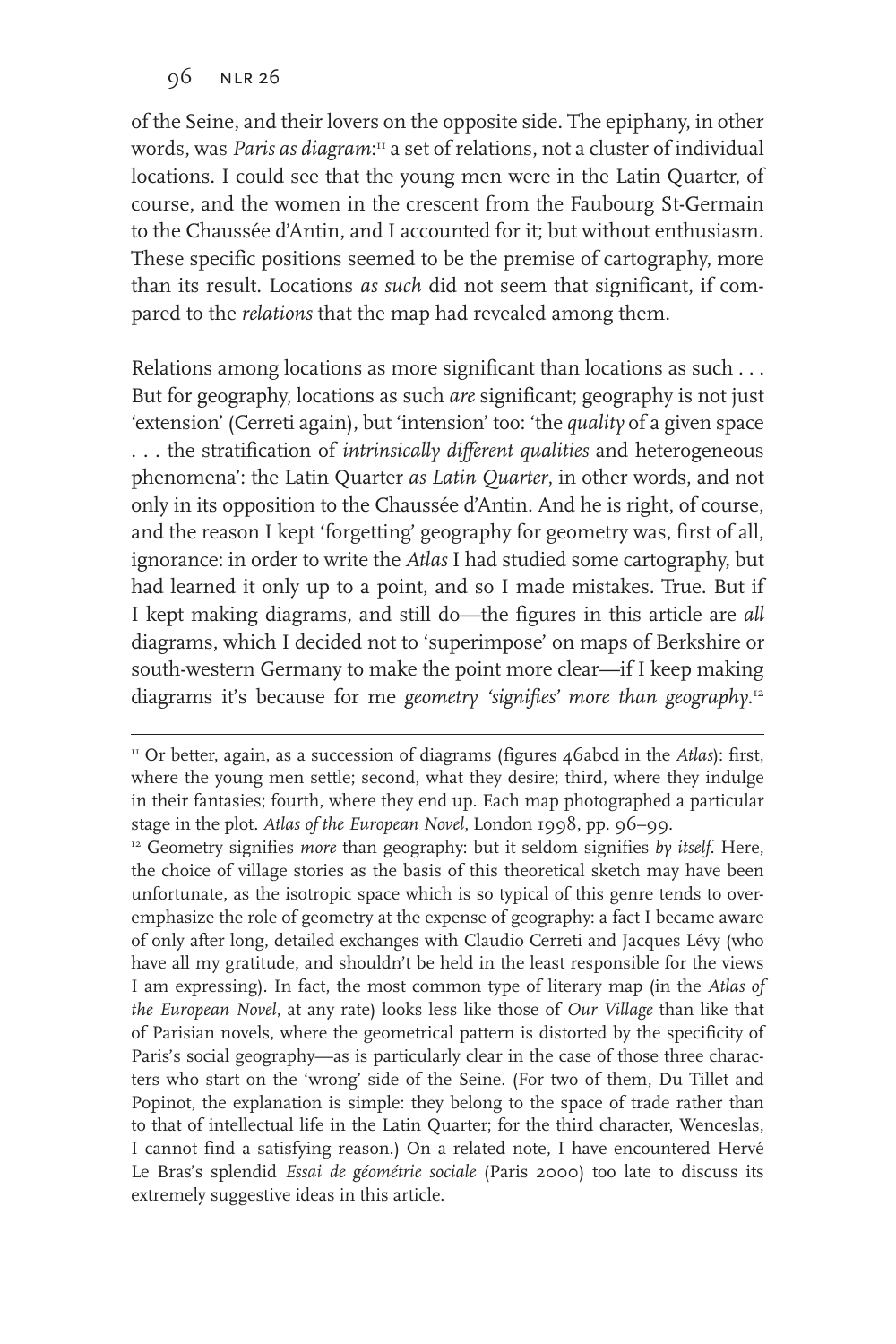More, because a geometrical pattern is too orderly a shape to be the product of chance. It is a sign that something is at work here—that something has *made* the pattern the way it is.

But what?

#### **VIII**

'The form of any portion of matter, whether it be living or dead', writes D'Arcy Thompson in his strange wonderful book *On Growth and Form,* 'may in all cases alike be described as due to the action of force. In short, the form of an object is a "diagram of forces" . . .'13 Diagram: Cartesian space. But diagram of forces. The distribution of events between the Black Forest villages and the administrative towns is the diagram of a conflict between local forces and national ones; Mitford's rings, the result of the village's gravitational pull over her perambulating narrator; Balzac's divided Paris, the battlefield between old wealth and ambitious petty bourgeois youth. Each pattern is a clue—a fingerprint of history, almost. 'The form of an object is a "diagram of forces", in this sense, at least, that from it we can . . . deduce the forces that . . . have acted upon it'. Deducing from the *form* of an object the *forces* that have been at work: this is the most elegant definition ever of what literary sociology should be. And for D'Arcy Thompson these forces are of two basic kinds: internal, and external. 'The structure in its final form is, as it were, the inner nucleus molded in various ways by the characteristics of the outer element', wrote Goethe (whom D'Arcy Thompson is here following): 'it is precisely thus that the animal retains its viability in the outer world: it is shaped from without as well as from within.'14

Shaped from without, as well as from within . . . But so is narrative. On this, the five volumes of *Our Village* offer a splendid test case. In the 1824 volume, remember, the village was the undisputed centre of the surrounding countryside: the centripetal effects of the force 'from within' were omnipresent, while the force 'from without' was nowhere to be seen: the narrator moved freely in every direction in her little

<sup>13</sup> D'Arcy Wentworth Thompson, *On Growth and Form* [1942], Mineola, ny 1992, p. 16.

<sup>&</sup>lt;sup>14</sup> Johann Wolfgang von Goethe, 'Toward a general comparative theory', 1790-94, in *Scientific studies*, Princeton 1995, p. 55.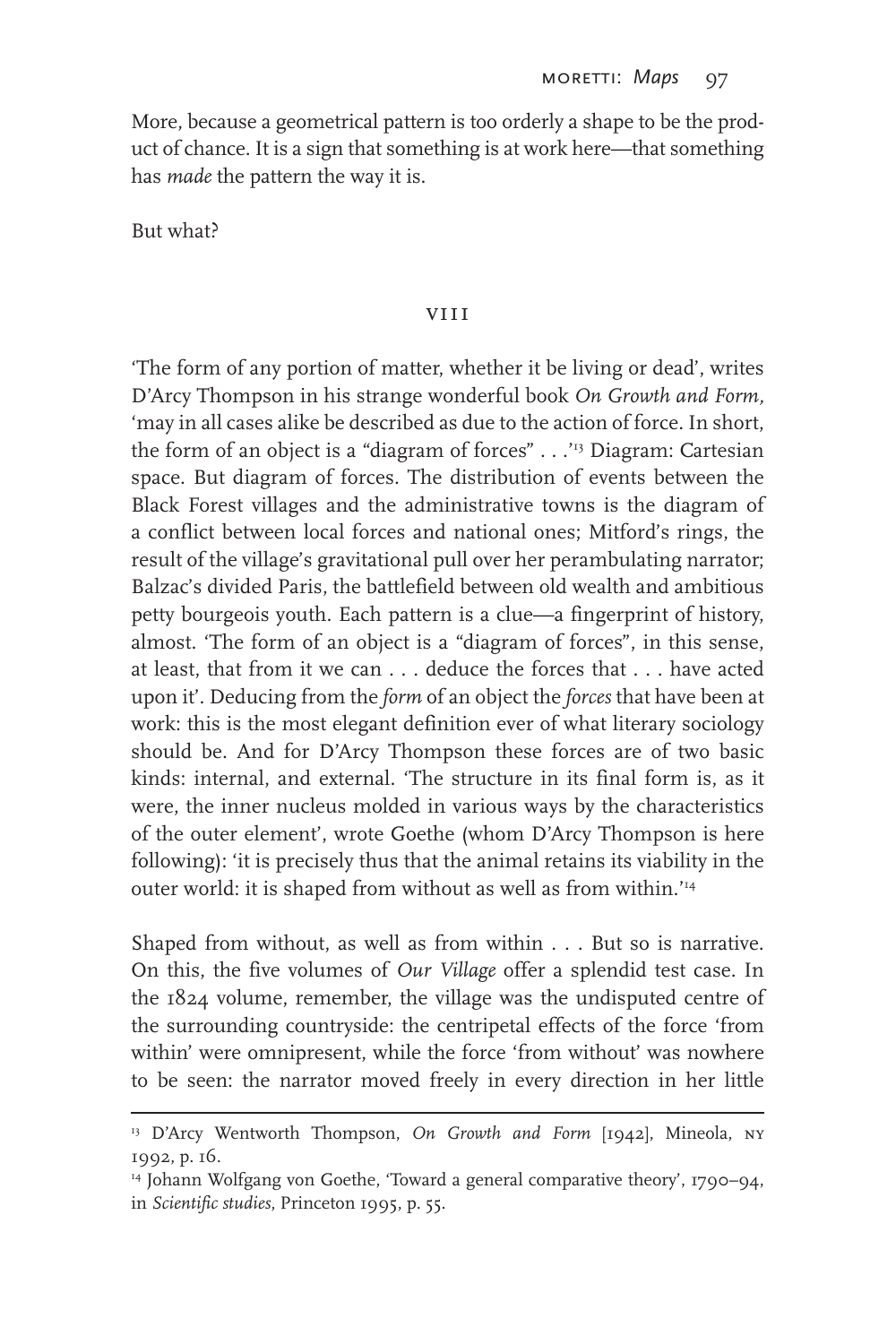idyllic world, and then turned back for the sheer pleasure of returning home, without ever being constrained by a contrary force (like, say, Jude Fawley at Christminster, where he's brutally forced back into Wessex). 'Anything that embodies itself with some freedom seeks a rounded shape', reads another of Goethe's aphorisms, and the rounded shape of figure 2 was indeed the embodiment of a literary form—a *mentalité*, an ideology—for which village life was still fundamentally independent of external forces.

This, in 1824. Two collections later, in 1828 (figure 11), the gravitational field is already weaker: the walks are less frequent, and their pattern has become wider, less regular; fewer stories take place in the village itself, while several are set outside of Berkshire, in undefined distant towns (and often in the past as well). Something is wrong with the

Figure 11: *Mary Mitford,* Our Village*, volume iii [1828]*

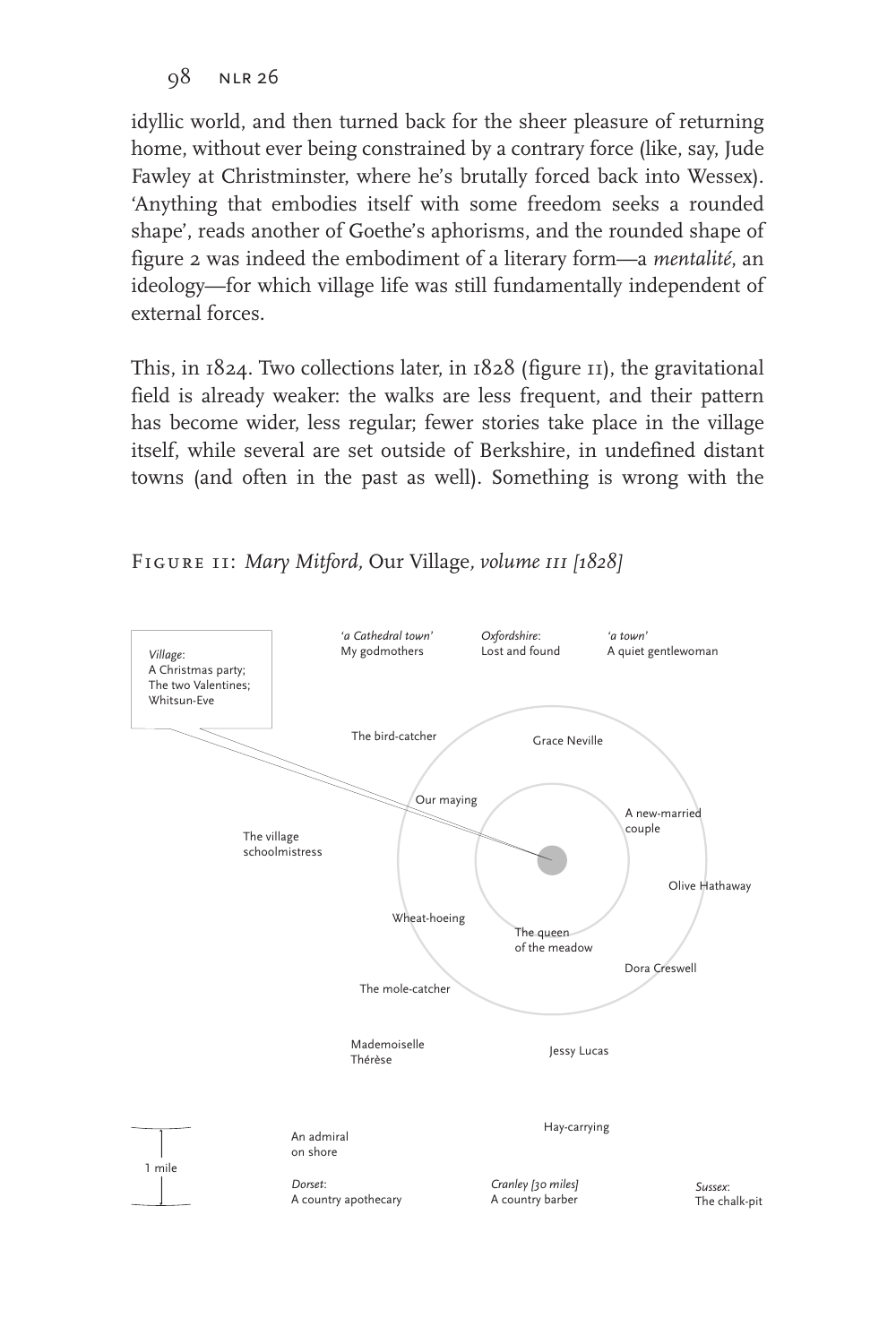force from within, but as no counter-force challenges it yet, the basic pattern, although somewhat unsteady, remains in place. But by 1832, it's all over (figure 12): the village's centripetal force is reduced to nothing, and the bulk of the book moves away, thirty miles, sixty, more, to play dumb parlour games in the mansions of the elite (and, again, ever more frequently in the past). Something has happened, here, and two stories suggest what: rick-burning. 'Oh the horror of those fires breaking forth night after night, sudden, yet expected . . .' reads the first narrative of the volume, 'The incendiary'; 'We lived in the midst of the

Figure 12: *Mary Mitford,* Our Village*, volume iv [1832]*

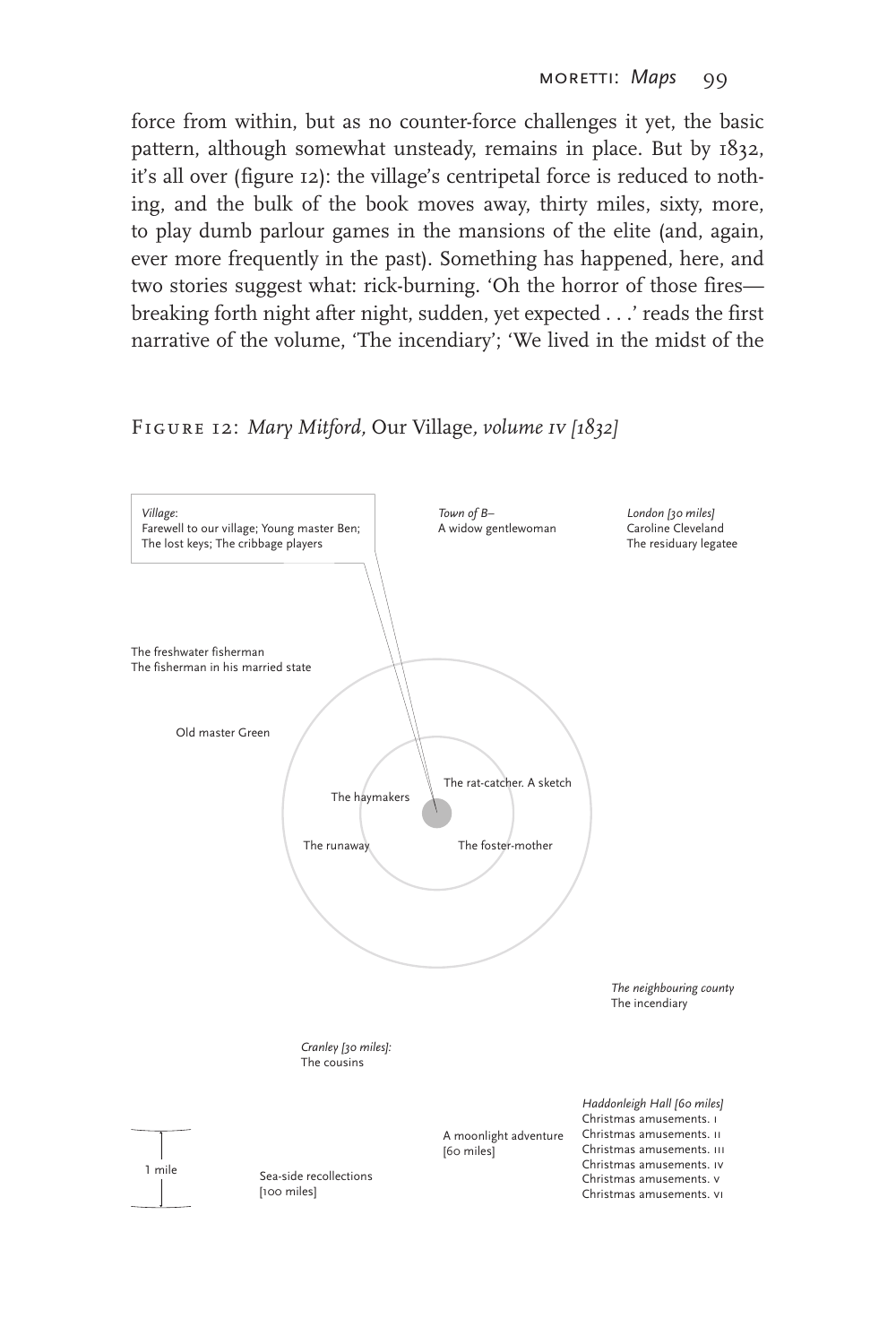disturbed districts,' adds 'Young master Ben', and 'no one who lived within reach of the armed peasantry . . . could get rid of the vague idea of danger which might arrive at any moment . . .'. The armed peasantry of the 1830 uprisings (figure 13): this is the 'force from without' which has 'acted upon' *Our Village*, altering its narrative pattern beyond recognition. Figure 14, which charts the three volumes one next to the other, summarizes the disintegration of Mitford's chronotope.

## **TX**

Let me conclude by briefly returning to the beginning. Thomas Moule's 1837 map of Berkshire, reproduced in figure 1, gave a good idea of the type of geography congenial to modern idyllic form: parks, rivers, country seats, low urbanization (and no railway in the early twenties,

Figure 13: *Luddism, 1811–12, and Captain Swing disturbances, 1830*



Source: John Langton and R. J. Morris, eds, *Atlas of Industrializing Britain*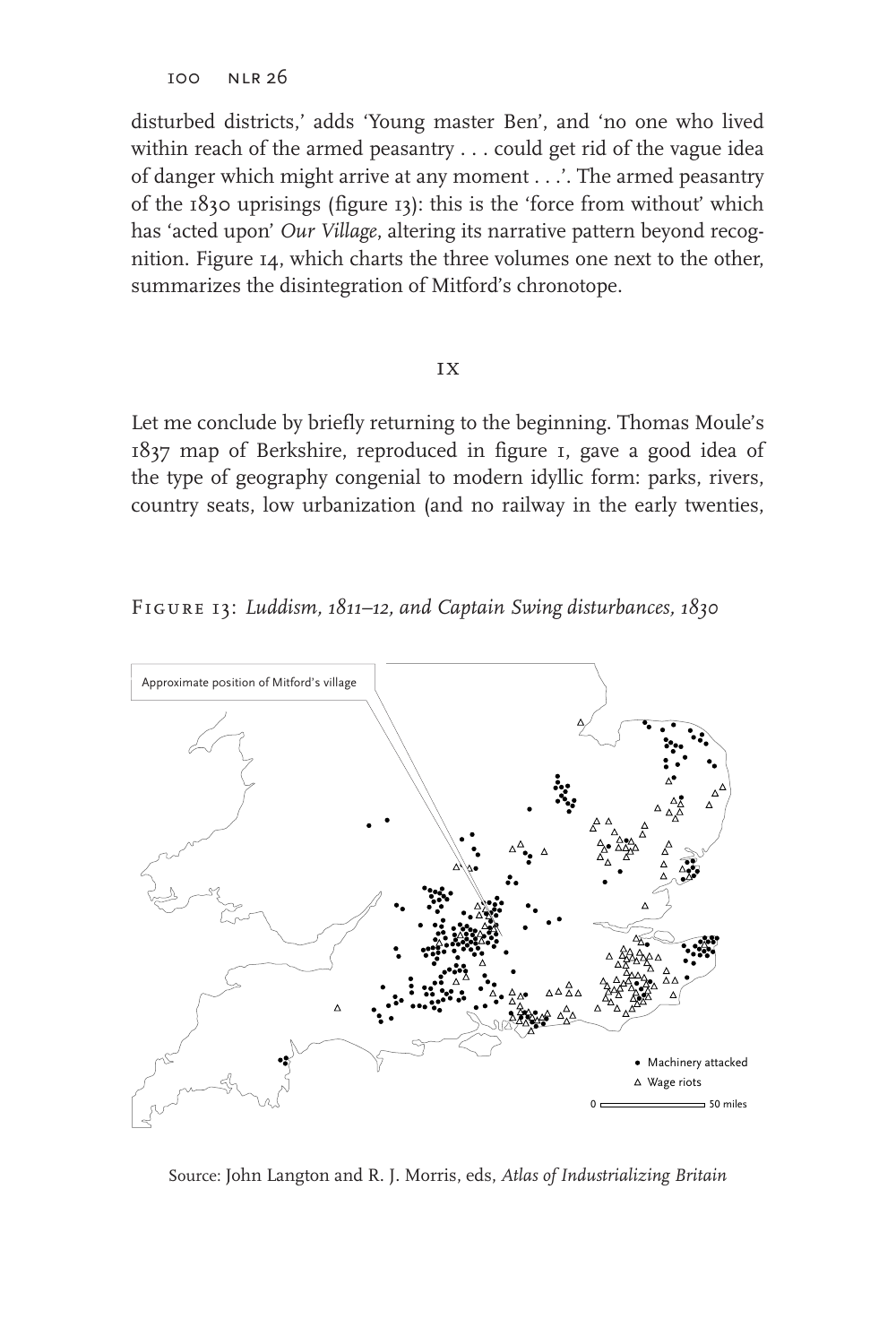when Mitford starts writing). Figure 15 (overleaf) is another of Moule's maps, Cheshire this time, and Knutsford, near the centre of the figure, is Gaskell's 'Cranford', the setting of her 1853 rewriting of *Our Village*. In this case, Moule's map *precedes* the novel by fifteen years, but it already casts a shadow over Gaskell's projected idyll: urbanization is higher, Manchester is just 15 miles away, and by an uncanny coincidence Mitford's typical walk would end more or less at the Grand Junction Railway, where one of the book's most sympathetic characters, distracted by the latest number of *Pickwick*—the regular novelty which has just arrived from London—is killed by a train. Social geography does not agree with the form of the idyll here, and in order to keep the genre alive





 $village \qquad 0 \qquad 2 \text{ miles}$ 

*In a very large part of morphology, our essential task lies in the comparison of related forms rather than in the precise definition of each; and the deformation of a complicated figure may be a phenomenon easy of comprehension, though the figure itself have to be left unanalysed and undefined . . . The essential condition is, that the form of the entire structure under investigation should be found to vary in a more or less uniform manner.* 

D'Arcy Thompson, *On Growth and Form*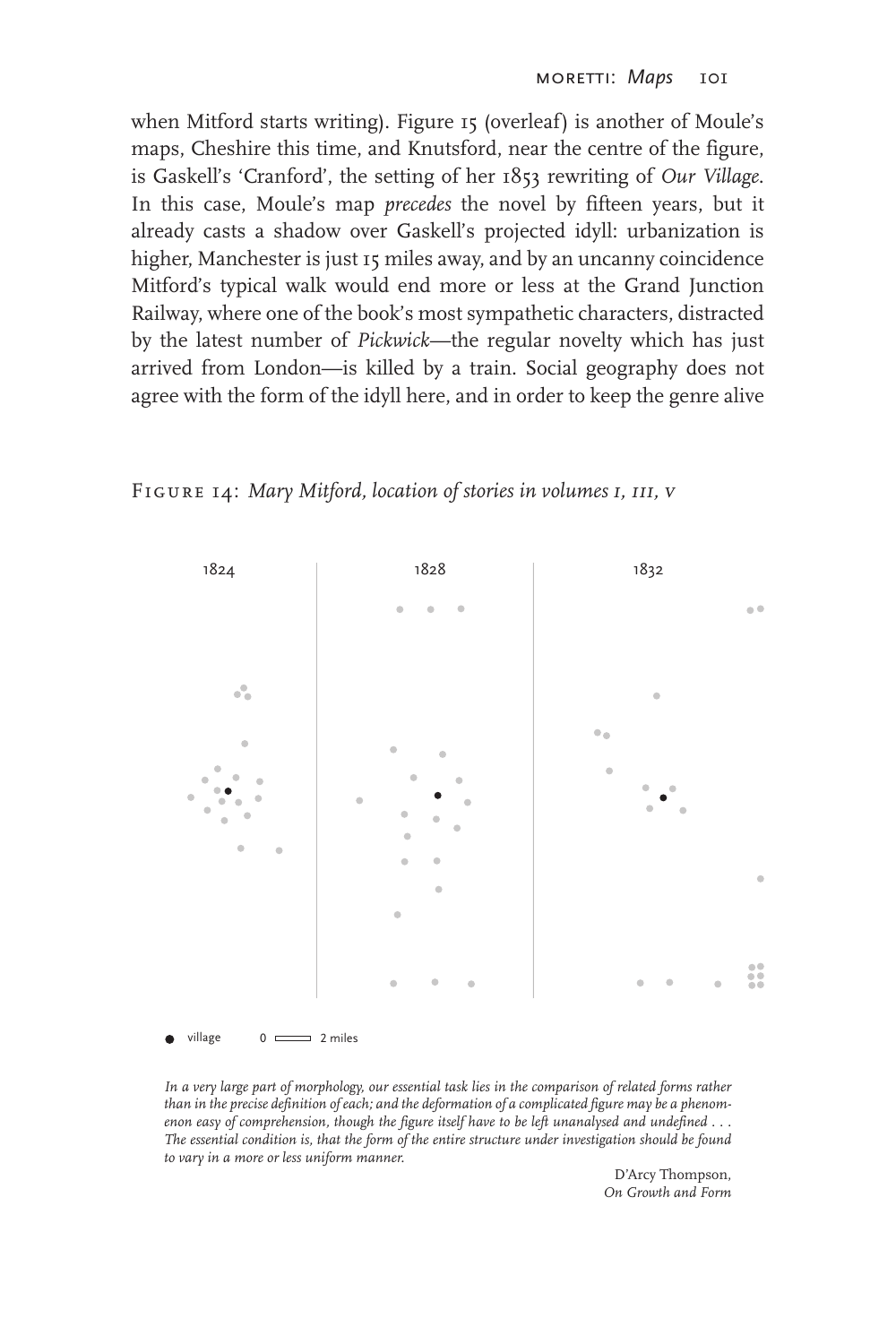

Source: Moule, *The English Counties Delineated*

Gaskell must literally hibernate her village: Cranford is presented as a place under siege, hardly alive, where no one dares to go anywhere, and everything is painstakingly saved (candles, carpets, clothes, stories . . .) to make it last as long as possible; and even so, only the half-magic arrival of Indian wealth can prolong its artificial existence. For every genre comes a moment when its inner form can no longer represent the most significant aspects of contemporary reality, I wrote in the first article of this series ( $NLR$  24): at which point, either the genre betrays its form in the name of reality, thereby disintegrating, or it betrays reality in the name of form, becoming, in Shklovsky's words, a 'dull epigone'. Mitford in 1832, and Gaskell twenty years later, are the two ends of the